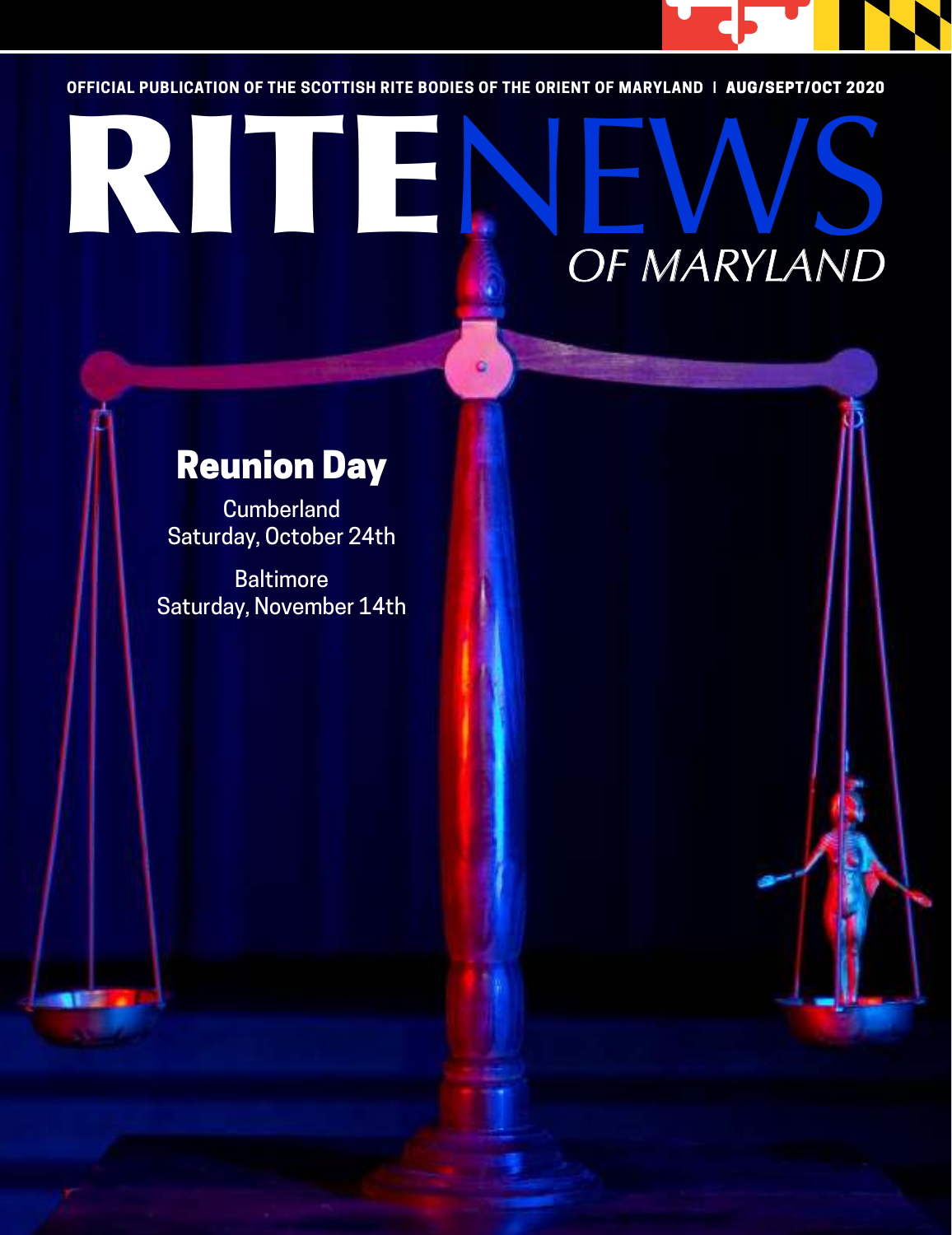#### **GREETINGS TO ALL,**

I hope this issue of our Rite "lockdown." However, it is all ok, we will return even better than we were! Our fall class schedule is in this issue and we A reunion is just that, "the coming together again after have not seen each other in unified whole." We certainly family gathering. This Reunion

News finds everyone well and suffering no ill effects from our recent pandemic. For the first time in recent memory, we have had to cancel our Spring Reunion. Postponing was out of the question, as Maryland and most of the country was put on are looking forward to a very nice, large class and Reunion. I want to personally invite and encourage each Scottish Rite member to attend and support the class, workers, degree teams and YOUR SCOTTISH RITE. a period of separation", "a gathering of members who some time" or "the act of being brought together again as a meet each of those definitions. We lost several of our members during this crisis and most were unable to have a viewing, Masonic service or friends and will be the perfect time to get out and renew lost friendships and say hello to those you have not seen in a long time. It is also a great time to revisit the degrees you have not seen in a while. It seems that, during these strange set of circumstances we have just

The *Rite News of Maryland* is published quarterly for the members, family and friends of the Ancient & Accepted Scottish Rite of Freemasonry, Orient of Maryland. The views expressed in the Rite News of Maryland do not necessarily reflect those of the Orient of Maryland or its officers.

#### **SUBMISSIONS & GENERAL INQUIRIES**

*Rite News of Maryland* 3800 North Charles St., Baltimore, MD 21218 | Office: 410-243-3200 | Fax: 410-243-8791 | aasr@verizon.net. Articles are subject to editing and if published, become the property of the Orient of Maryland. No compensation is given for articles, photographs or other materials submitted or published.

- 4 Grand Lodge in Maryland
- **5** Albert Pike Lodge of Perfection
- **6** Maryland Council of Kadosh
- **7** Chesapeake Consistory
- 8 Valley of Susquehanna
- **9** Frederick Chapter of Rose Croix
- 10 Lebanon Chapter-Maryland Order of the Eastern Star
- 10 Father and Son
- 11 Masonic Virtues
- 14 Echoes from the Mountaintop: News from the Cumberland Valle
- **16** The Circumpunct
- 20 The History of the Handshake
- 22 Alchemy in the Scottish Rite

### 25 The Clinic Corner

- 27 Valley of Charles County
- 27 ROTC and JROTC awards for 2020
- 28 Master of Symbolic Lodge
- **BC** Valleys of Maryland



#### **CONTENTS** AUGUST/SEPTEMBER/OCTOBER 2020

**Sovereign Grand Inspector GENERAL** Marlin L. Mills, 33°

**Editor** Fred Spicer, 33°, GC

#### **LOOK FOR US ON THE WEB** www.mdscottishrite.org

**DONATIONS** Donations to our clinic,

building or library are all tax deductible.

Donate online at www.mdscottishrite.org or call 410-243-3200

Our Scottish Rite Childhood Speech & Language Clinic is a 501(c)(3) organization and all charitable gifts are tax deductible.

### **ON THE COVER:**  *Reunion Day*

*Cumberland Sat., October 24th Baltimore Sat., November 14th*



gone through, we could use a refresher course on our obligations.

Along that line and just as a reminder, since most Zoom meetings were very casual and relaxed, Scottish Rite members should wear coat, tie, and cap. All Honor men should be in tuxedo and cap. Remember, the "dignity and high importance" of Masonry is the image we should always project. I look forward to seeing many familiar faces as we resume our labors in the greatest fraternity in the world. Please join us and bring a friend and new petitioner for the Fall Class.

Until we meet again, may the Blessing of Heaven keep you and your family safe and healthy.



THIS REUNION WILL BE THE PERFECT TIME TO GET OUT AND RENEW LOST FRIENDSHIPS AND SAY HELLO TO THOSE YOU HAVE NOT SEEN IN A LONG TIME.

## **A MESSAGE FROM** Ill. Marlin L. Mills, 33º



Sincerely and Fraternally,

Ill. Marlin L. MILLS, 33º *Sovereign Grand Inspector General in Maryland*



#### **A MESSAGE FROM THE SOVEREIGN GRAND INSPECTOR GENERAL IN MARYLAND**

3 Ill. Marlin L. Mills, 33º

#### **DEPARTMENTS AND ORGANIZATIONS**

#### **UPCOMING EVENTS**

- 10 Designer Bag BINGO
- 19 Maryland Council of Kadosh Festive Board
- 21 Feast of Tishri
- 29 Masonic Ladies Night
- **31** Upcoming Events

#### **CALL TO ACTION**

- 26 Recent Charitable Contributions
- **30** Petition



**Share this website with a friend: BeAFreemason.org**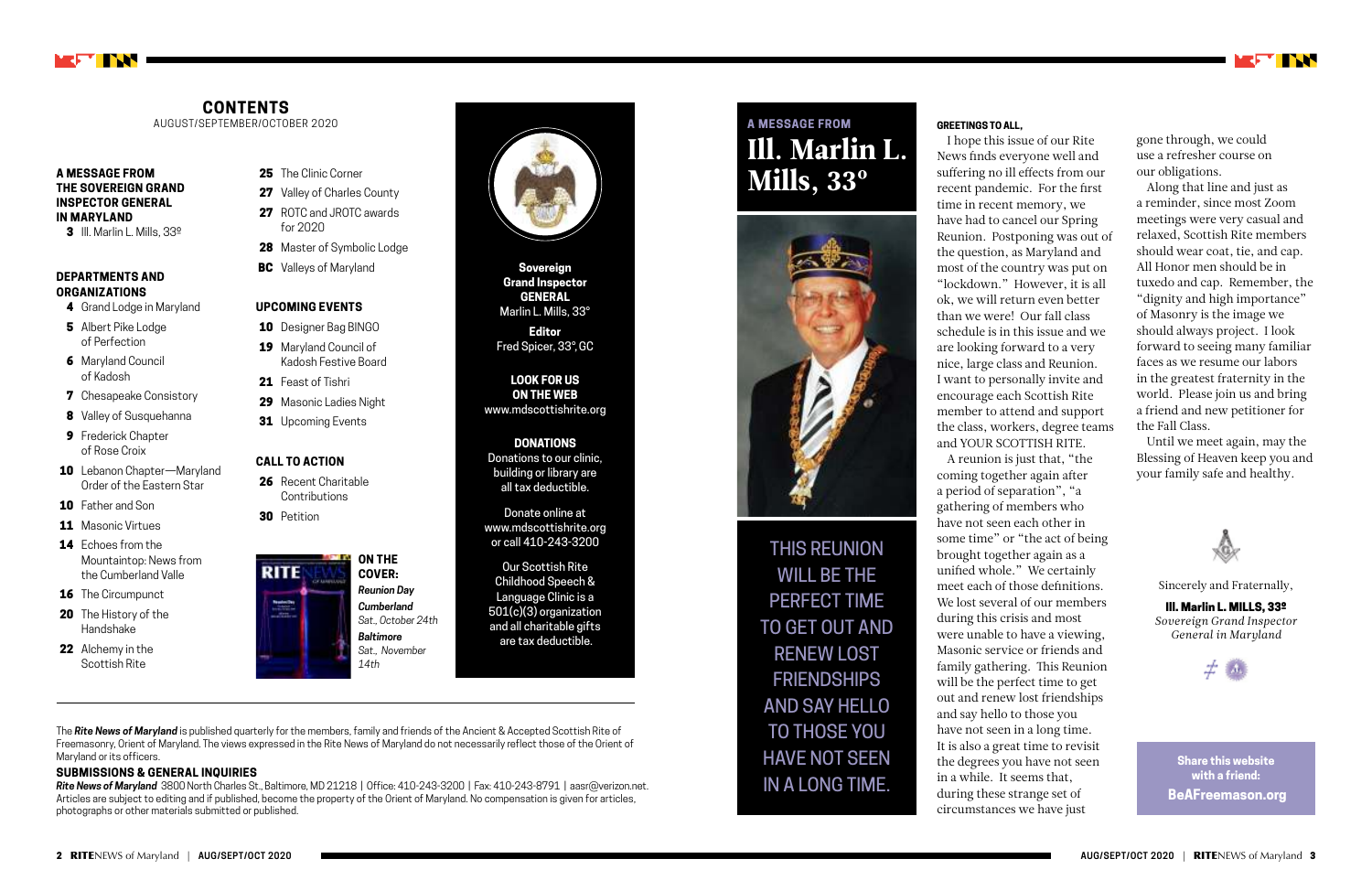$\sum_{\text{to legal authority} \text{submit}}$  **B** *to* legal authority
and conform with
cheerfulness to the governm *to legal authority and conform with cheerfulness to the government of the country in which you live."* These should be familiar words to all Masons. They come from the first-degree charge and have been put to the test with a global pandemic. How many can say that they "patiently submitted?" I know the difficulty it was to follow the Governor's stay at home orders for all non-essential personnel and businesses. Economically, it has taken a toll on all of us. It has also tested our patience.

For me, and I am sure many others, it is difficult not having the usual social gatherings which are a part of Masonry. Many have found ways through technology to fill a small part of this void. Over 50% of our



# Grand Lodge of Maryland

**BY: ILL. RICHARD P. NAEGELE, 33°—MOST WORSHIPFUL GRAND MASTER OF MASONS IN MARYLAND**



lodges have been able to reach out to their members in new ways with video conferencing and conference calls. Lodges have been able to move forward because of taking advantage of these means. I commend

those Worshipful Masters who put aside the "we can't do it that way" or "our members are too old" attitude to keep this engagement alive and to keep good communications with their members. Through this, I had the honor and pleasure of seeing and speaking with Brother Malcom Carrick, having recently received his seventy

year pin a few days before he passed to the Celestial Lodge above. Brother Malcom's spirits were truly lifted by seeing all his brothers and receiving their praises and well wishes.

When the Governor ordered all non-essential businesses to close, we had to determine what was essential and nonessential. The operation of the Masonic Homes in all its facets was definitely essential. But what of the components of Masonry? I know lodges were constantly asking to do things to help others in the community including first responders and healthcare workers. These were greatly appreciated and a part of what it means to be a Mason. During the past few months, I was able to continue operations of the Grand Lodge from home, going in once a week just to check on the few working and to check on messages. While I may believe Masonry is essential in all its aspects, sadly, in reality that is not the case in the eyes of legal authority. Any that chose otherwise were not "conforming with cheerfulness to the government of the country" in which we live.

I continue to pray that this period in our history will soon become a memory and Masonry will become even stronger for it.

G **REETINGS BRETHREN!**  When I was preparing the spring article for the Rite News in February, I wrote about looking forward to spring, opening day for the Orioles, the Memorial Day weekend with family and friends and our Spring Reunion. At that time, there had been little said about coronavirus. Little did we know that a life changing experience, a pandemic, was about to be unleashed in our world. We now know COVID-19 was first detected in the United States in February 2020. By mid-March, all 50 states, the District of Columbia, and New York City had reported cases of COVID-19. Our lives had been turned upside down. Nationwide public health and safety became the number one priority with shelter in place orders and businesses forced to close to flatten the curve as the

# Albert Pike Lodge of Perfection

**BY: HON. D. DOUGLAS WALTERS, 32°, KCCH—HOWARD LODGE #101—VENERABLE MASTER** 



major concern was hospitals that were not equipped to handle the predicted surge in numbers of patients requiring care, not to mention inadequate numbers of anticipated medical supplies and devices necessary for treatment. This virus has been a life changing experience! For some, it may have manifested itself in the form of a physical or financial adversity, a change in health, or a job loss. For others, it may be emotional or social adversity, the stress of family tensions from being together constantly with no break in the daily routine or the complete disconnect from an active social life. However, it has also presented challenges on how we deal with the adversity it has created. For example, in Maryland, all Masonic activities had been suspended until further notice. Many lodges began using social networking tools to keep in touch with the brethren and hold meetings via a video conferencing application called Zoom. For many brethren, becoming a mason was a life changing experience. The commonality in becoming a mason was some manner or degree of adversity in their personal life. The masons became a supportive team for the newly initiated member. The quote from King Solomon in Proverbs 12:25 may



provide the best insight for this experience: *"Anxiety in a man's heart weighs him down, but a good word makes him glad."*  The comradery and fellowship shared during meeting provides a positive and supportive atmosphere and many a good word.

Surrounding ourselves with supportive, positive people can help us through those difficult times. The tenants learned in becoming a Master Mason, together with the teachings in the degrees of the Scottish Rite, provide enlightenment in dealing with life's adversities and helping to make good men better.

By the time you read this, I am hopeful that all regular Masonic activities have resumed and that we have returned to some semblance of normalcy. Stay safe and many blessings to you and your families.



### **I COMMEND THOSE WORSHIPFUL MASTERS WHO PUT ASIDE THE "WE CAN'T DO IT THAT WAY" OR "OUR MEMBERS ARE TOO OLD" ATTITUDE TO KEEP THIS ENGAGEMENT ALIVE AND TO KEEP GOOD COMMUNICATIONS WITH THEIR MEMBERS.**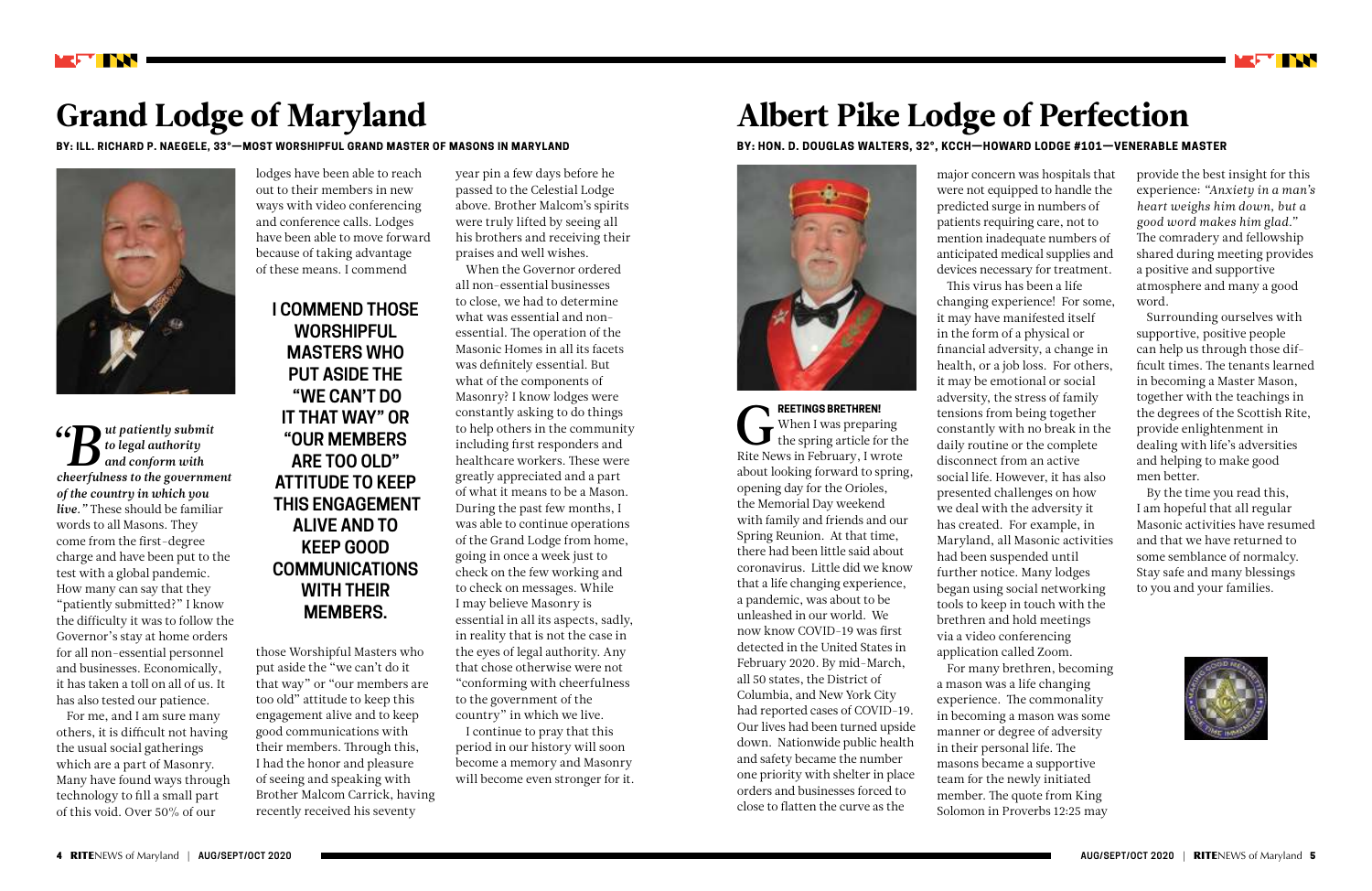NIGHT OF KADOSH is the name of a very import **NIGHT OF KADOSH** is the name of a very important Masonic Rites. The word is Hebrew, and signifies holy or consecrated, and is thus intended to denote the elevated character of the degree and the sublimity of the truths which distinguish it and its possessors from the other degrees.

Pluche says that in the East, a person preferred to honors bore a scepter, and sometimes a plate of gold on the forehead, called a Kadosh, to apprise the people that the bearer of this mark or rod was a public person who possessed the privilege of entering into hostile camps without the fear of losing his personal liberty.

The Knights Kadosh is the thirtieth degree in the Southern Jurisdiction of the Scottish Rite,



# Maryland Council of Kadosh— The Kadosh

**BY: HON. DARRYL J. SMITH, 32°, KCCH—HIGHLAND LODGE #184—COMMANDER**



United States and the Ancient and Accept Scottish Rite of Freemasonry of Canada. The Northern Masonic Jurisdiction does not confer a degree entitled "Knight Kadosh." The thirtieth degree is entitled "Grand Inspector."

The Knight Kadosh degree was adopted in 1801 by the Supreme Council founded in Charleston, South Carolina, the oldest Supreme Council in the United States. In the 1850's, the degree was substantially rewritten by the Grand Commander of the Southern jurisdiction Albert Pike. It was further revised in 2000. This degree is also entitled Knight of the White and Black Eagle.

The Orient of Maryland Valley of Baltimore has the Maryland Council of Kadosh which consists of the nineteenth through thirtieth degrees.

The main theme of the lessons taught in this degree is to be true to ourselves, to stand for what is right and just in our lives today and to believe in God, country and ourselves.

> I'M WRITING THIS ARTICLE<br>from the confines of my<br>home, where I have been **'M WRITING THIS ARTICLE**  from the confines of my in lockdown since mid-March. I pray this message finds each of you healthy and safe as we attempt to return our lives to a "new" normal. No one could have prepared us for such a profound and devastating crisis from which we have only recently emerged. We have all been affected in some way by COVID-19 and my deepest sympathy goes out to the families of those whom we lost or whom are courageously fighting. Conversely, I would like to take a moment to personally thank our first responders and medical personnel who have faced this pandemic head-on.

The banquets of the Knights Kadosh are called "agape" which indicates the object draws the bonds of fraternal love closer. The words mean *love feast.*

The debate of the Council must be calm and dignified. Harsh words and offensive personalities are strictly forbidden.

It appears that, like most of the degrees of the Scottish Rite, brotherhood and service are its main focuses. Also, a focus on self-improvement is at its core and "be true to ourselves," is at the very heart of the degree.

A seminal theme throughout all of Masonry is repeated in this degree - a duty to God, your neighbor and yourself.

The Knights Kadosh is a great lesson for us all. Respect of self and others is a principle that we all should strive to emulate.

Being of good cheer and being calm and dignified is something we all should strive to do not only during the meeting but in society.

It's no wonder that the main activity of the Maryland Council is the Festive Board.

**MARYLAND "SCOTTISH RITE OF FREEMASONRY" LICENSE PLATES**



**Available through the Baltimore Office for SR Masons and their spouses.**

The Office is open M-F from 9am to 4pm @ 410-243-3200 or you may email aasr@verizon.net and the forms will be mailed to you. **Cost is \$30.00**

In these uncertain times of economic recovery, high rates of unemployment, oppositional

# Chesapeake Consistory

# **BY: BRO. WESTON A. DUNN, 32°—MT. MORIAH LODGE #116—MASTER OF KADOSH**



political rhetoric and anxiety over rumors of a second wave of Coronavirus, I want to bring your attention to an open letter titled "So You're a 32° Mason, Now What?" In his letter, Bro. Patrick C. Murphrey, from the Valley of Newport News says, *"Remember that in the 32nd Degree, you vowed to serve as a 'True Soldier' who seeks truth and knowledge, demands freedom of voice, vote, and opinion for all people, combats spiritual tyranny with reason and truth, encourages men to be self-reliant and independent, and performs zealously his duties to God, his country, his family, his brethren, and himself. These are not idle words, but lofty ideals to be sought after and served. The best way you can contribute to the Scottish Rite is to strive daily to live up to your obligation."* 

Lastly, Ill. Marlin Mills, 33°, SGIG of MD, discussed "Reunion" in his previous article. The term takes on new meaning in the wake of COVID-19 as, unfortunately, we saw many of our events cancelled these last few months. Like the cicadas emerging from the earth after 17 years, many of us have only just recently started venturing out into the public. It is, therefore, even more meaningful that we make

every effort to take time to renew our Masonic bonds with the organization, as well as with one another; many of whom we have not seen in quite a while. The Consistory meets again on September 30th and I truly look forward to seeing all of you there and encourage you to bring a friend.

### **THE BANQUETS OF THE KNIGHTS KADOSH ARE CALLED "AGAPE" WHICH INDICATES THE OBJECT DRAWS THE BONDS OF FRATERNAL LOVE CLOSER.**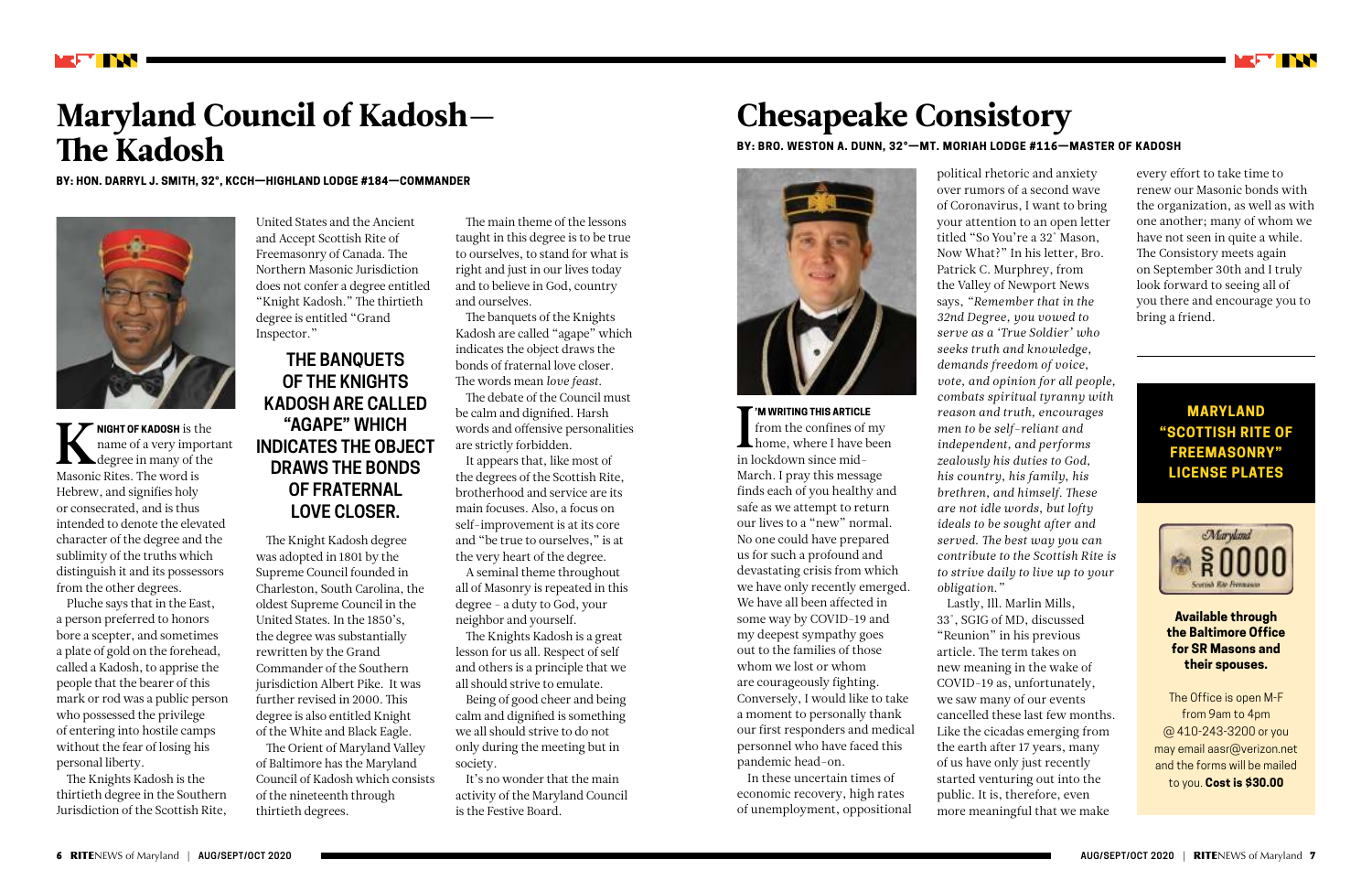

# Valley of Susquehanna

**BY: HON. JASON Q. STANDISH, 32°, KCCH—HARMONY LODGE #53—VALLEY SECRETARY**

# Frederick Chapter of Rose Croix

**BY: BRO. RICHARD P. BROWN, 32°, WISE MASTER—PHILANTHROPIC LODGE #168**

REETINGS FROM THE<br>Valley of Susquehanna<br>As of this writing, we **REETINGS FROM THE** Valley of Susquehanna. are still unable to attend Lodges or gather together in person. Hopefully, by the time this hits your mailbox, we will have resumed some of our labors and are getting back towards "normal." The Chesapeake Lodge of Perfection held a "Zoom" meeting in May and it was nice for our Scottish Rite Brethren to interact, if only virtually. As we prepare to come back together, the Valley of Susquehanna is excited to announce that we are moving our regular operations to Aberdeen Lodge #187. Much like moving away from a childhood home, it is a bittersweet moment in our history. Mt. Ararat #44 has been a wonderful home, and we take with us many fond memories of our first years there. From humble beginnings of a few Brothers looking to create a new Valley, we have established both a Lodge of Perfection and Chapter of Rose Croix, as well as a Chapter of Knights of St. Andrew and the Susquehanna Valley Charitable Foundation. We have grown to a membership of over 100 Brothers from across Harford and Cecil Counties (not to mention affiliated members from PA & NJ!)

T been attributed to Queen Elizabeth I of England. As Masons of the Scottish Rite, we recall learning about the importance of time and using it well as an Entered Apprentice in our Blue Lodge. But since those days, have we really mastered the use of the working importance? Rose Croix. On September MD 21001. MD 21001. Col that reminds us of time's to advance the cause of Scottish

#### *"All my possessions for a moment of time."*

**HESE WORDS HAVE LONG**

As I look around at the world in this strange time of Coronavirus quarantine, and look ahead to the rest of my tenure as Wise Master, I have become acutely aware of the importance of time, how I divide it, and whether I am always putting it to its best use.

Sadly, making the best use of time is not always easy for me. Despite the best of intentions, little things often get in the way of the bigger, more important things. This is true whether those little things are on the job, in a family setting, with friends, or in our Masonic activities.

The important thing is to be conscious of time, its fleeting nature, and the myriad opportunities we, as individual brothers, have to make good use of. This will serve to improve our relationships with others,



tool that reminds us of time's MD 21001. Do we set aside a few hours Rite Masonry in our Valley and Orient, to make life a little easier for those around us, and to help build a better world. At work, do we take the time to thank a colleague, or to mentor a junior person who is looking for guidance and inspiration?

As we look to the future, we are excited to engage new members and serve the Brothers of the Upper Bay region. With easy access to Routes 95 and 40, we invite all of our Maryland Scottish Rite Brethren to visit us on the third Thursday of the month. On August 20th, you will see us returning to labor (hopefully!) with regular business meetings of the Lodge of Perfection and Chapter of

> When our Valley's leadership asks for help, are we quick to volunteer for that committee assignment, fundraising effort, degree team rehearsal, or other task?

Do we make the time to visit an ailing or elderly brother Mason at the hospital or at a nursing home?

Do we pause, in the midst of a busy day, to call or write an old friend just to let them know we Do we offer to provide a ride

are thinking of them? to a lodge or to run an errand to drive?



for a brother who may be unable

17th , we will be conferring the 4th and 14th Degrees and will confer the 18th on October 15th.

Of course, all these dates are subject to change given prevailing circumstances. For a complete calendar of events, please visit our website: www. susquehannasr.org. While there, you can also join our email list. We look forward to seeing you at our new location – 20 Howard Street, Aberdeen,



to help a Masonic widow with some chores around her house?

Do we seek opportunities to be present with our spouse or children, in good times and bad?

Do we grant the time to listen to another's political, philosophical or religious opinion with respect and attention, and without interrupting or rendering judgment on them?

Do we make the time to re-read a degree script, or to delve deeper into *A Bridge To Light, Morals and Dogma,* or the *Ritual Monitor & Guide,* months after a reunion was held, in search of just a bit more light?

And, do we take the time to thank our Creator for all the blessings and comforts He has so richly bestowed upon us?

If the answer is "yes" to any of these questions, then it would seem, in each case, our time would indeed be time well-spent.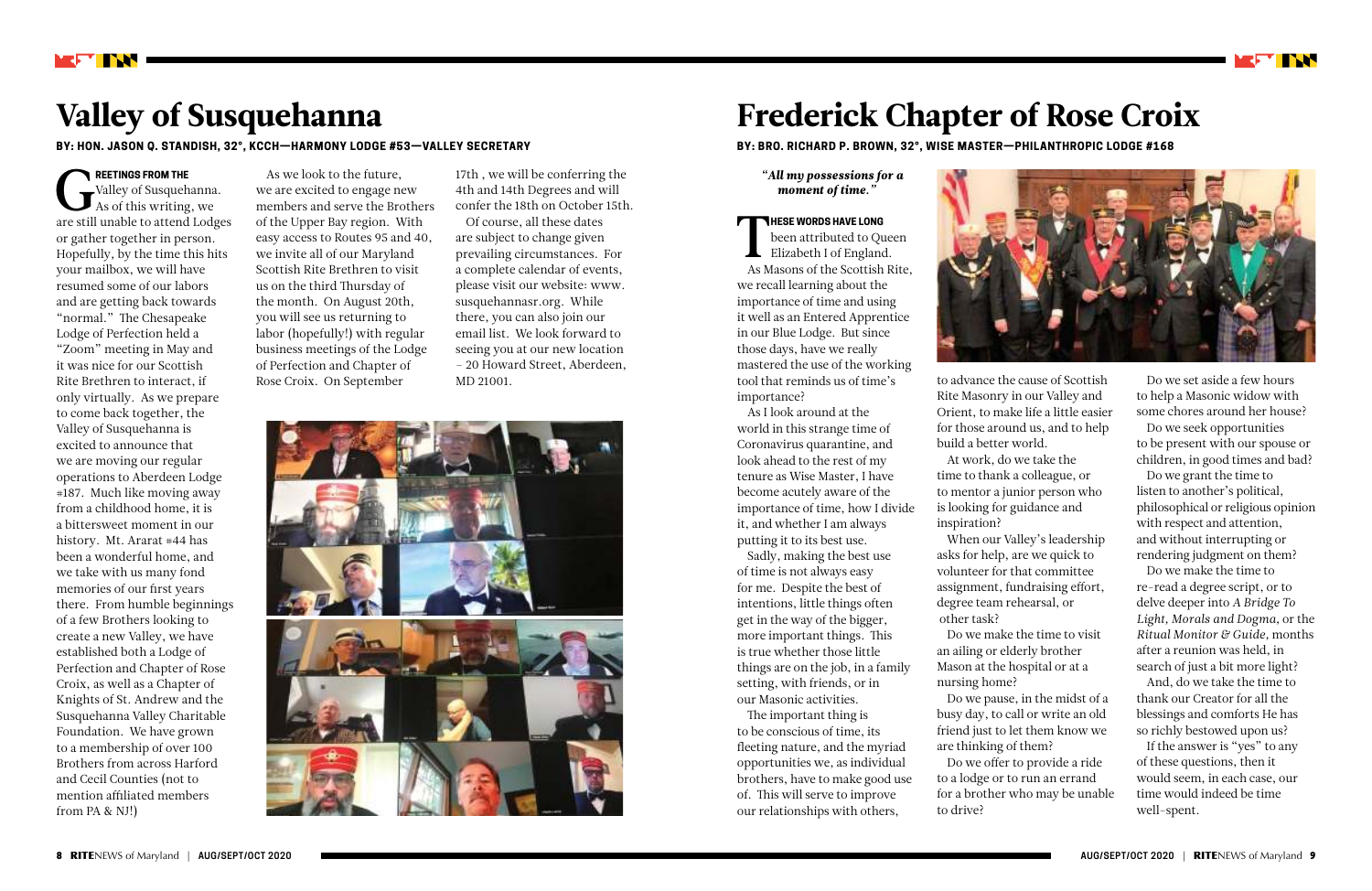**ON MONDAY, MARCH 16TH, 2020** Lebanon Chapter No. 108 made a generous donation to the Hilgenberg Childhood Speech and Language Center in Baltimore.

**Pictured L to R:** Sister Debbie Calhoun, Chairman of the Worthy Matron's Special Project; W. Bro. James P. Quillen, Sr., 32° (Worthy Patron), Ill. Marlin L. Mills, 33° (SGIG), Sister Linda Quillen (Worthy Matron)







## Thank You!

Lebanon Chapter No. 108 – Maryland Order of the Eastern Star

# Father and Son

# Masonic Virtues

#### **BY: W. BRO. TIMOTHY K. SHEILS—WORSHIPFUL MASTER—SILVER SPRING LODGE #215**

### Virtues

In order to discuss Masonic Virtues, it is important to have an idea of what a virtue is, what it means and what it entails, in order to have a solid foundation to build upon. As a definition, a virtue is a trait or quality that is deemed to be morally good and thus is valued as a foundation of principle and good moral being. This indicates that a virtue may be relative—what is prized in one culture may not be in another. But internal to that culture, it is the foundation on which to build not only a moral, virtuous person but to also expand on the virtue to become a broader principle for society as a whole.

### Cardinal and **Theological**

The cardinal virtues have their origins in ancient Greek times, and one of the Greek terms used to describe virtues is *arete*. In its basic sense, arete means excellence of any kind. It has a still further meaning however and can also mean "moral virtue." Linking excellence with a foundation of being a moral being, results in the idea that excellence was ultimately tied to the fulfillment of purpose or function. Being virtuous meant that one was living up to their full potential. If one is viewed as an object of creation by excelling and living up to one's potential, they are becoming virtuous and exuding the characteristics of

their Divine Creator. A more literal origin of the word virtue comes from the ancient Latin word *virtus* which refers to all of the excellent qualities of men, including physical strength, valorous conduct, and moral rectitude. Again, it is living up to one's potential, the absolute function of a person, which is to emulate their Creator.

The term *cardinal* comes from Latin *cardo,* meaning "hinge", meaning a determining factor, a basis, or foundation. Cardinal virtues therefore are the building blocks required for a virtuous life. They are all necessary. Lacking in one virtue, means the whole of a person is lacking in a way - they are not living up to their full potential. There are countless other virtues, but they have all been distilled down to their most basic form. The four cardinal virtues are: temperance, fortitude, prudence, and justice. different however and act as a next step for the cardinal virtues, in that they have Deity as the object of their focus. By exercising the theological virtues, we are focusing our attention on our relationship with the Supreme Architect of the Universe. These virtues aren't virtues that can be



Theological virtues are

attained through practice - they are infused into our souls by our Divine Creator. All of humankind possesses the theological virtues, they are inborn traits, shared by all humanity. It is by exercising them that we begin to live up to our full potential. It is also through divine revelation that we become aware of them. The three theological virtues are faith, hope and charity.

Cardinal virtues therefore serve as building blocks for a virtuous life. The theological virtues serve as a bridge that connects human life and morality with the Supreme Architect of the Universe.



### Cardinal Virtues **TEMPERANCE**

Temperance is typically described in terms of what an individual voluntarily refrains from doing, it is self-restraint or self-discipline. It goes beyond that and includes the avoidance of excess on either side. For example, too much food is gluttony, but too little is starvation. Temperance allows a person to maintain a balance within their lives.

**HON. ROGER D. DUNN, 32° KCCH—**Venerable Master of Kadosh for 2019 investing his son; Bro. Weston A. Dunn, 32°—Venerable Master of Kadosh for 2020 with his cordon and jewel.



*presented by*  **Cumberland Scottish Rite Ladies Auxiliary**

**Sunday, September 27, 2020**

**Doors Open at 1:00pm BINGO starts at 2:00pm \$25 per ticket**

Masonic Temple Greene Street • Cumberland

**Tickets & Information** cumberlandscottishrite.org Ellen, cell: 240-362-2704 Mitzie, home: 301-729-6778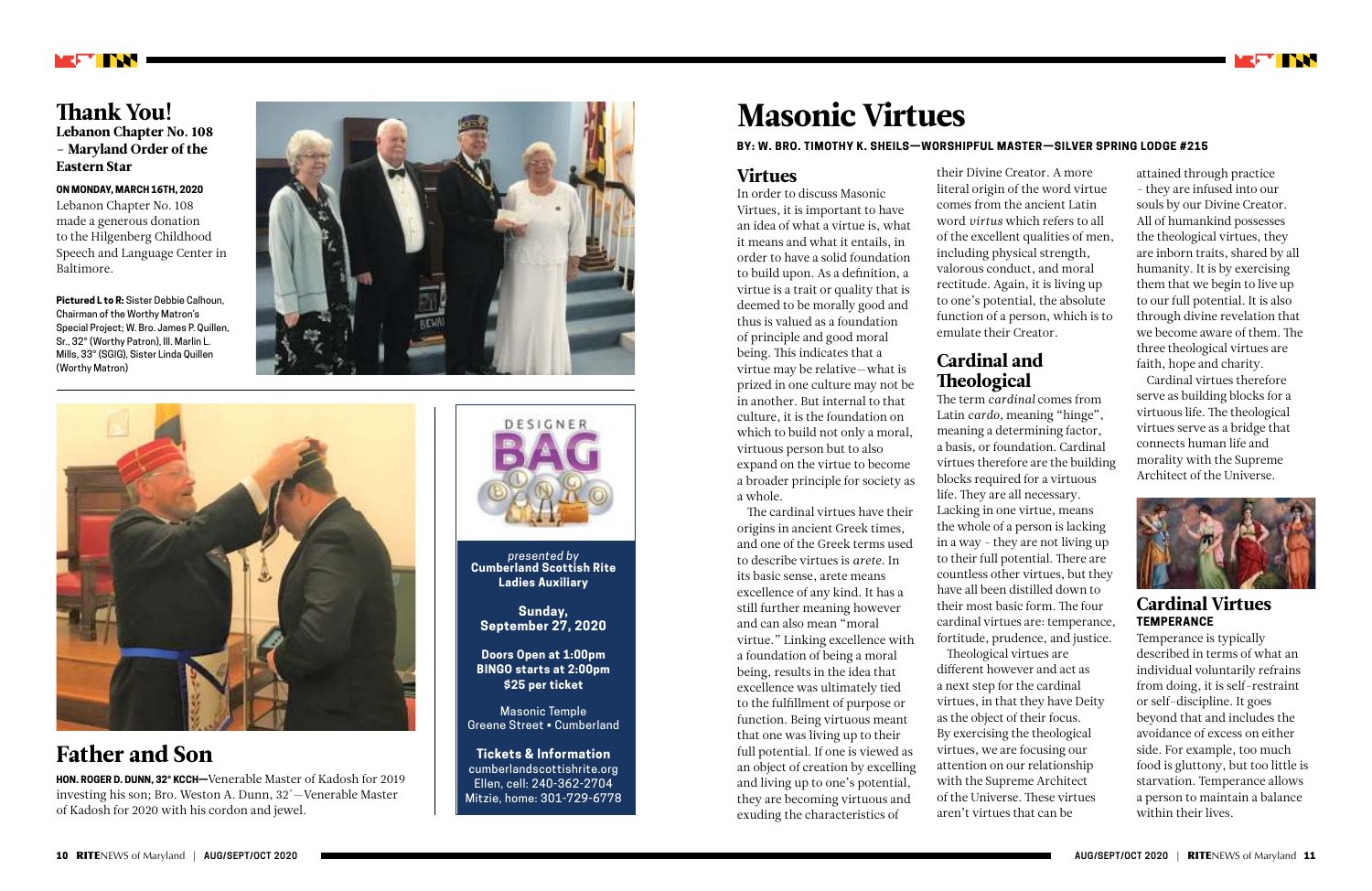By avoiding excess, Masons are able to avoid situations where they may inadvertently reveal some of the mysteries of Freemasonry. This is a more modern interpretation of temperance, that of abstaining from alcohol or other vices. This makes sense given that, in the early stages of Masonry, lodges were meeting in pubs and taverns, so avoidance of excess was probably necessary. But, just like tempering metal, it is important to not be too hot or cold, it requires a delicate balance to become strong.

Temperance is traditionally portrayed as a female figure holding a wheel, bridle and reins, vegetables and fish, a cup or water and wine in two jugs. These different objects show either the idea of balance (vegetables and fish, jugs, etc), or being in control (wheel, bridle and reins).

#### **FORTITUDE**

Fortitude frequently is used to describe a person having courage, but the real meaning goes a bit deeper. Fortitude has its basis in courage, but it also includes the aspects of perseverance and patience. Courage itself is the choice and willingness to confront agony, pain, danger, uncertainty, or intimidation. Physical courage is bravery in the face of physical pain, hardship, threat of death, or even death itself. Moral courage is the ability to act righteously in the face of

popular opposition, shame, scandal, discouragement, or personal loss. Perseverance is the ability to persevere through all emotions, such as suffering, pleasure and fear. Taken separately, all of these virtues are admirable, but by encompassing all of them, fortitude indeed is a strong foundation for a virtuous life.

Fortitude teaches Masons to be in control of their emotions, especially fear and not being afraid if someone is threatening you to gain access. This seems a bit drastic, but being able to keep Masonic secrets in the face of danger is important and part of the Masonic obligation. Fortitude also means that all virtues endure this discomfort and are thus strengthened. Temperance isn't very strong if one lacks the fortitude to follow through with their convictions.

Fortitude is traditionally shown with armor and clubs. In some instances, fortitude is depicted with a lion, a traditional symbol of strength. In addition, fortitude has also been portrayed with a palm, a tower, a yoke or a broken column. These items all signify something that is either persevering, such as a broken column, yoke, or endurance.

#### **PRUDENCE**

Prudence is the ability to govern and discipline oneself by the use of reason and is associated with wisdom, insight and knowledge. The word itself

derives from the Latin *prudentia* meaning "foresight, sagacity." Whereas temperance and fortitude were concerned with restraining one's actions and persevering, prudence is more forward thinking. It allows a person to consider their past experiences and use knowledge gained from other sources to analyze their actions and plan an outcome. Prudence also allows a person to choose between different types of actions, such as virtuous or vicious actions. Prudence is essential for the other virtues because it allows someone to view the impact of their actions, albeit temperance or intemperance, fortitude or cowardice, and assess what the impact may be. Prudence uses the facilities of logic to determine actions, not passion or selfishness.

Prudence teaches Masons to think carefully about their words and actions. As opposed to rashness, just saying or doing whatever one feels, prudence teaches a Mason to carefully and dispassionately think about the possible courses of action, and apply the various lessons they have learned in choosing a path.

Prudence is frequently portrayed with a book or a scroll, both elements of education, alluding to past experiences and lessons. Prudence is also displayed with a mirror, and on occasion attacked by a serpent, alluding to self-reflection and underlying dangers of unwise actions.

#### **JUSTICE**

Justice is the moderation, or the mean between selfishness and selflessness. It is a middle path one has to tread, similar to temperance or prudence, but it is more outward in its manifestations. It is focused on your attitudes towards others, and how you integrate with society as a whole. If a person feels that they are better than their peers, they will not treat them equally and will behave unjustly. Justice regulates relationships with others.

Justice teaches Masons to treat everyone equally. Masons talk about meeting on the level, and justice is a major element of that. If someone acts unjustly towards another person, they are definitely not acting on the level.

Justice is traditionally portrayed as having a sword, balance and scales and a crown. The sword is reminiscent of the adage "a double edged sword", meaning that justice, like a sword is an important tool that can have positive or negative consequences depending on how it is used. The balance and scales allude to equality, and striking the perfect balance between one's own needs and the needs of others. The crown is indicative that justice is frequently seen as the most important of the cardinal virtues.

#### **ORIGINS**

The cardinal virtues originated in the great philosophical

work *The Republic,* written around 375 BCE by Plato. The Republic is a Socratic dialogue, meaning that the main character Socrates, Plato's mentor, engages in a series of conversations with pupils about various subjects. This format gives a surprising amount of structure to the work—by using a question and answer format, Plato is able to posit an idea and examine it from all angles. The Republic is primarily focused on the idea of justice. Socrates is interested in the ideal structure for a society and discusses what a just society should entail. He then discusses the just person, and the virtues they should exhibit as well as the education necessary to produce just people. Book IV is most interesting because Socrates discusses the virtues necessary for a just city. It is interesting to note that this conception has the idea of a virtue belonging to a certain segment of society, rather than all members exhibiting all of the cardinal virtues. These virtues however, are the necessary building blocks for such a city. Wisdom, (or prudence) is necessary among the guardians rulers of the city. Courage (or fortitude) is necessary among the warriors of the city. Temperance is necessary among all the classes in order to agree on this structure and who should be in which class. Justice is also necessary among the entire city to ensure that



everyone is working to the best of their abilities and to ensure that no one is trying to give orders about something they have no experience with. It is interesting that temperance and justice are needed in all levels of Socrates' ideal city, but prudence and fortitude aren't.

In discussing the individual however, Socrates maintains that a person needs all of the cardinal virtues. A person is wise or prudent if they are ruled by the part of the soul (or brain) that knows and understands what is beneficial for each part or person and for the whole of the society. An individual exhibiting fortitude is one who stays even headed in the midst of pleasures and pains so that decisions are made by the rational part of a person. A person is temperate if they agree that the rational part should lead; they don't let excess decide. Justice, to Socrates, was the apex virtue, and a person is just if each part of the soul attended to its function and not the function of another. Without justice, one cannot be especially prudent or have fortitude or temperance. This is because the soul needs to have the experiences of prudence, fortitude and temperance to *really* be able to moderate between selfishness and selflessness, especially when it comes to one's part as the whole of society.

#### *Continued in next issue*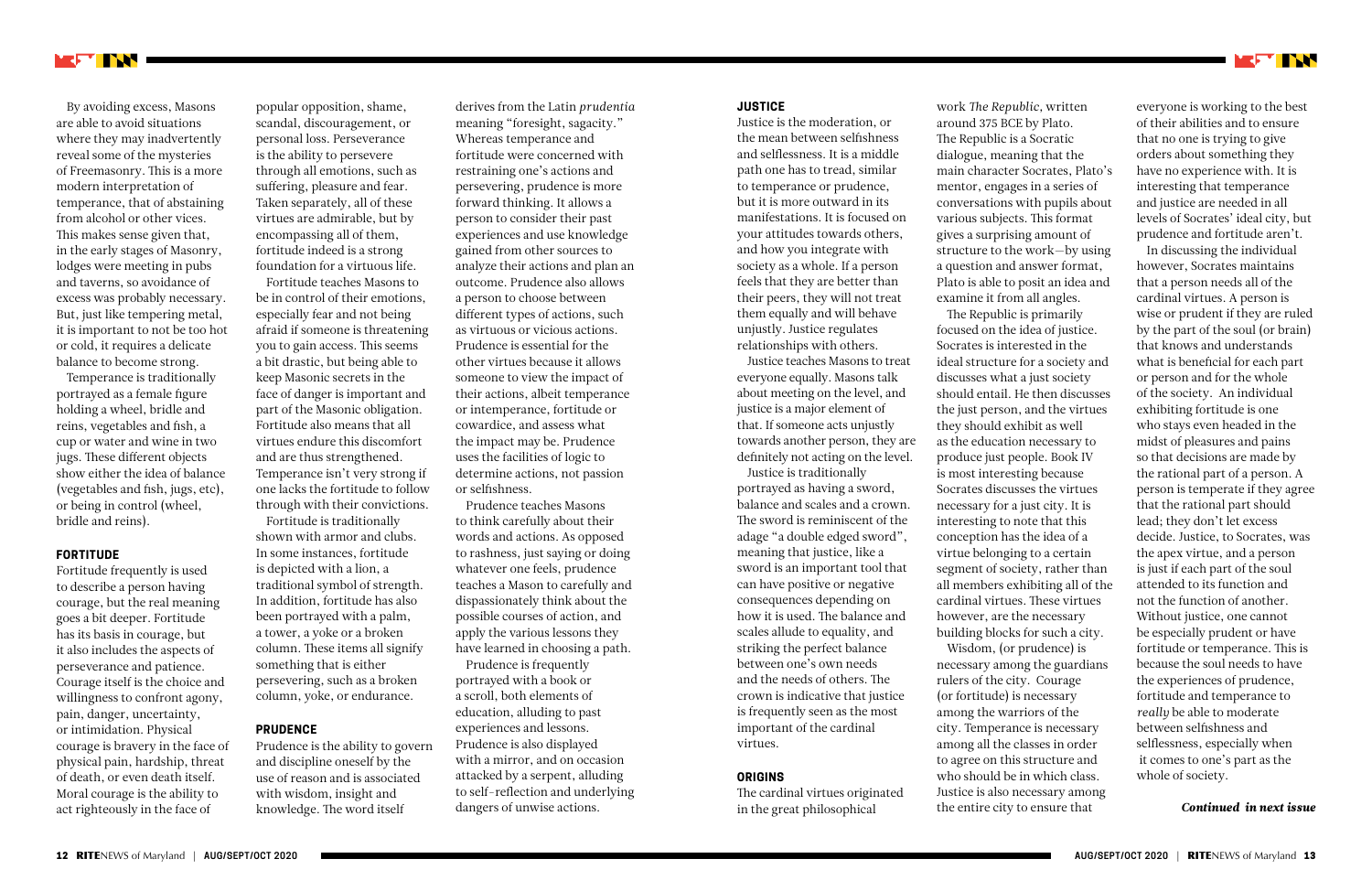# **ECHOES FROM THE MOUNTAINTOP News from the Cumberland Valley**

**AS OUR NATION AND FRATERNITY** combats the many tragedies and struggles to find our place in this current pandemic, the Great Light of Freemasonry calls to us stronger and louder than ever, beckoning to us to remember the lessons that, as Scottish Rite Masons, have been conferred upon us.

Remember, my brethren, that the obligations of all the degrees you were fortunate to receive, are as binding upon us outside of our Valleys and Lodge as the obligations within. This is the time, brethren, it is now time that we on bended knee must return to that altar, even though we cannot physically return at this time, in which we have sworn sacred vows to our Creator and Worshipful Lodges. In particular, to find the divine favor of our Creator in all that He provides for us.

In the Scottish Rite 14th

## Divine Favor

# Special Delivery

**IN THE EARLY DAYS OF THE CURRENT PANDEMIC,** when it was becoming clear that the events the Valley had planned for Spring 2020 would likely be cancelled as part of the national effort to slow the spread of COVID-19, the Valley of Cumberland's leadership paid a special visit to the home of Bro. Stanley L. Kline, 32˚ to present his 50-year Service Award. Bro. Kline, who is a member of East Gate Lodge No. 216, received the Scottish Rite Degrees as part of the Cumberland Scottish Rite Spring 1970 Class.

**Pictured L to R:** Jerry Robinette, Secretary; Jamey Hill, Personal Representative; Stanley Kline; Robin Summerfield, Asst. Personal Representative; James Snider, Venerable Master; and Elmer "Bud" Miles, Jr., Treasurer.



#### UPCOMING EVENTS

All Events At Cumberland Masonic Temple Unless Otherwise Indicated

(Note: Schedule is contingent upon state and local regulations. Check cumberlandscottishrite. org or contact Secretary Jerry Robinette at 301-729-6778 for updates)

**AUGUST 1:** Knights of St. Andrew Corn Roast, Location TBA

**AUGUST 25:** Scottish Rite Retirement Club Picnic, Location TBA

**SEPTEMBER 19:**  Children's League Kids Walk-Kids Talk, Allegany County Health Department 10:00 am

**SEPTEMBER 21:** Cumberland Lodge of Perfection 7:30 pm

Degree, we are taught to not take the Holy Name of God in vain. The profane, non-Masons believe that this is simply using the Holy Name of God as in verbal cursing or in a vulgar fashion. But, my Brethren, this lesson is far deeper and purer than to just simply stop at the verbal degradation of God's Holy Name. The lesson is simple and the test of the 14th Degree stands boldly before us today. My question is, are we standing

with the sheep or the goats? My brethren, my intention is not to offend any brother, but my intention is to encourage our fraternity to rise up and meet, not only this pandemic, but the state of our fraternity in general, with a positive divine attitude that seeks and will receive our Creator's divine favor. There are many people that need our help and we must rise up to assist them. Now, the lesson that is so often missed and, as a result, not conferred to the brethren in the 14th Degree, is that blasphemy also encompasses the refusal to seek God's guidance and to humble ourselves to see the divine favor in all creation.

We, as Masons, are suffering from a perspective issue in that there is too much "I" and not

**BY BRO. MARC VALENTINE, 32˚, SR. WARDEN, CUMBERLAND CHAPTER OF ROSE CROIX**



enough "We." Moreover, we are forgetting why our fraternity exists and in whom we have sworn allegiance. We exist to serve others and help those that are less fortunate. Think of all the wonderful work that Rite Care and the Shriners' hospitals provide daily. Our Blue Lodges and Valleys should be providing no less benevolent works in our communities beyond these better known works.

Take a breath, put your worldly passions and complaints aside and answer this question, why are you a Mason? What do you believe it means to be a Mason? After having answered the first two questions, what do you do to help others in need? Now, answer the preceding question but answer it for every day. We are taught, as Masons, to answer, *I can do more and I will do more now.*

In the 14th Degree, we are taught that the Creator's divine favor can be found in the tinted painting of the rainbow and in every part of our lives if we change our attitudes to see God's divine favor. In other words, our old attitude, our pre-14th Degree attitude, is blasphemy. Now, take the next step in our eternal progression

in seeking light and change your attitude and perspective to see the positive in all facets of your life, family, lodge, and Valley. When you convert from being a profane, negative person that refuses to see all of the

positive things that our Creator masterfully does and His plan to being a brother that seeks light and the divine favor of our Creator, you will not have to seek ways to grow, but growth, my brother will find you.

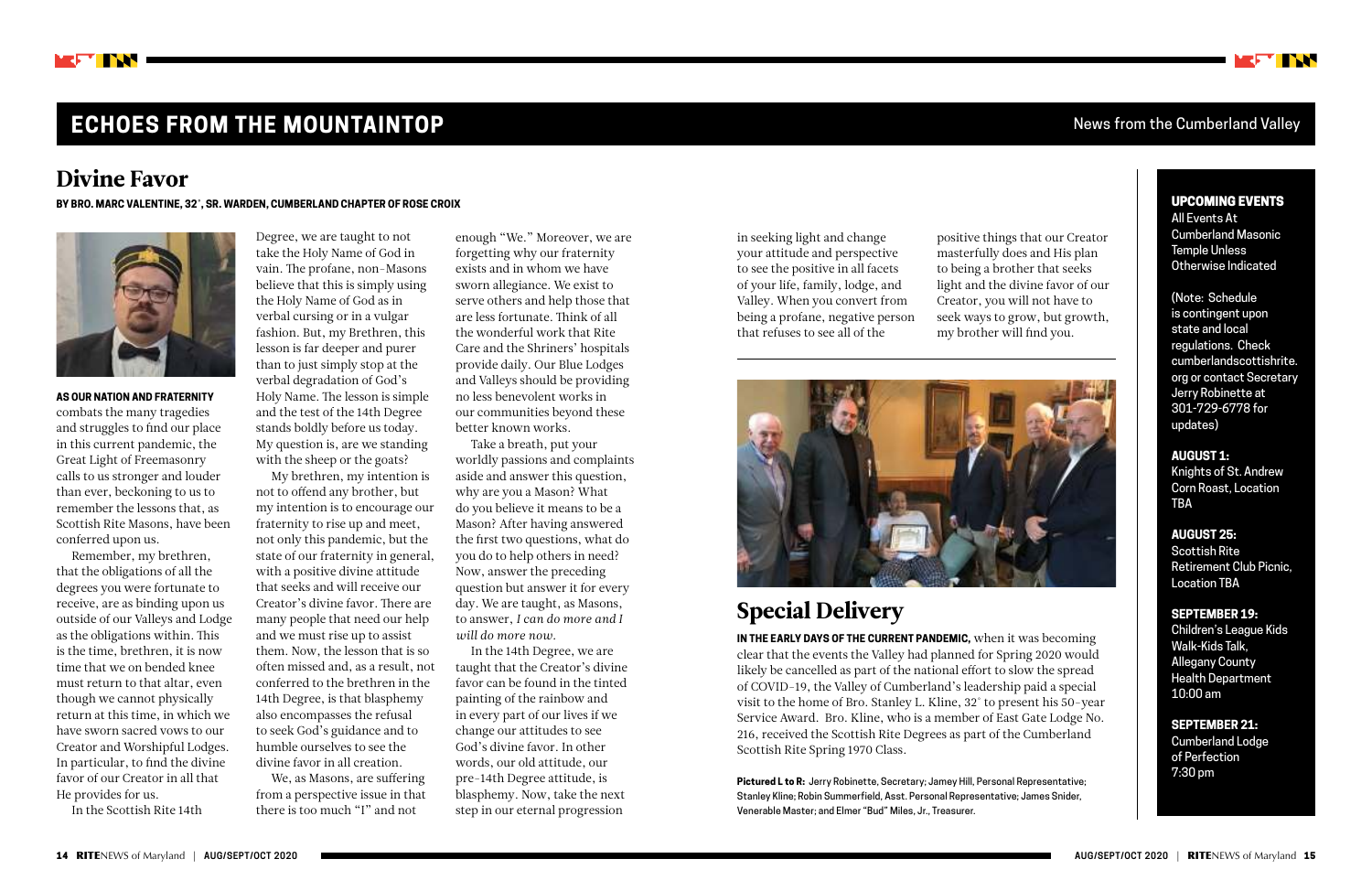T INN

# The Circumpunct

**BY: BRO. STEPHEN R. TWOMEY, II, 32°—NANICOKE LODGE # 172**

*Continued from last issue*

P **IKE HAS THIS TO SAY** about the active and passive principles: "These two Divinities, the Active and Passive Principles of the Universe, were commonly symbolized by the generative pasts of man and woman; to which, in remote ages, no idea of indecency was attached; the Phallus and Cteis, emblems of generation and production, and which, as such, appeared in the Mysteries. The Indian Lingam was the union of both, as were the boat and mast and the point within a circle: all of which expressed the same philosophical idea as to the Union of the two great Causes of Nature, which concur, one actively and the other passively, in the generation of all beings"

In Hinduism, the Bindu is considered the point at which creation begins or total unity. It's also described as "the sacred symbol of the cosmos in its unmanifested state." Mandalas, which are graphical representations of the universe and man, are created around a central point also known as the Bindu. Notice the point in the middle, the circle around it, and the two parallel lines on the left and right. I would also like to point out that the red dot that Hindus place on their forehead,

at the location of the third eye, is also called a Bindu.

The Sri Yantra represents the evolution of the universe and man as a result of the natural Divine Will of God. The upwardpointing triangles represent god and man's masculine aspect, while the downward-pointing triangles represent the female aspect.

To the Pythagoreans, the point and circle represented eternity, whose "centre is everywhere and the circumference nowhere." The point and the circle represent potentiality, which is the point, and fully manifest as the circle.

In astrology, the circumpunct can be found amongst the symbols of the planets and the Zodiac representing the Sun. It can also be said that the point in the middle of the circumpunct represents the Sun, while the circle outside represents the wheel of the Zodiac and the constellations contained therein. If the ancient hermetic saying ,"As above, so below" applies here then the point could also represent an individual human or brother just as we are informed in our ritual. The thing about symbols is that a multitude of interpretations can apply.

In alchemy, the circumpunct is the symbol of both philosophical and physical gold. It's also the symbol of the Sun and it appears inside of other alchemical symbols such as the Philosopher's Stone, which is a sought after alchemical substance that's rumored to be capable of transmuting base metals into gold. It's also found within the alchemist's Rebis. The word Rebis comes from the Latin words res and bina, meaning dual or double matter, which is said to be the end product of the alchemical magnum opus, also known as the great work. I'd also like to point out the use of the square and compasses within the rebis. This Rebis is from the work "Azoth of the Philosophers", written by Basil Valentine in 1613.

Looking closer at this depiction of the Philosopher's Stone, the alchemist appears to be using the compasses to draw a circle, or if you count the stationary point in the center, a circumpunct. Something else that's noteworthy in this depiction of the Philosopher's Stone is a second circle within the triangle that bears striking resemblance to the depiction of the point within the circle in the slideshow, during the lecture of the first degree. It may not immediately jump out at you, so I've made it a little easier to see by overlaying the two images.

As you can now see, the circle and the two lines on the left and right line up perfectly. The three notable differences are the fact that in the Philosopher's Stone one figure is a man and the other a woman; second, the figures are outside of the circle on ours, and third; the addition of the Holy Bible, which is just above our alchemist's compass point at the center of the larger circle.

Our ritual tells us that in ancient times lodges were dedicated to the wise King Solomon, but that Masons professing Christianity dedicated theirs to Saint John the Baptist and Saint John the Evangelist. Each have a traditional masonic feast falling on or near the summer and winter solstices, with Saint John the Baptist's celebration at the summer solstice, and Saint John the Evangelist's celebration near the winter solstice. Here we again see the recurring theme of opposing forces and the balance between them. On one hand, we have the active male qualities of summer represented by Saint John the Baptist and on the other hand we have the passive and receptive female qualities of winter represented by Saint John the Evangelist. In the New Testament of the Holy Bible, these two characters have vastly different personalities, with Saint John Baptist emphasizing forgiveness and repentance, while Saint John the Evangelist

emphasized Judgement, Trial, and Punishment, but ultimately redemption. Also of interest is the fact that the two figures are also wearing opposing colors, red and blue.

Early on in his book *Morals and Dogma*, Albert Pike at first ridicules the idea that the two lines on either side of the circumpunct represent the tropics of Cancer and Capricorn. About halfway through his 1,000 page book he seems to have come around to the idea, leaving us with this quote which I modified, to make acceptable for this degree: "The solstices, Cancer and Capricorn, the two gates of heaven… still appear in our lodges… as the two parallel lines that bound the circle, with a point in the center, emblem of the Sun, between the two tropics of Cancer and Capricorn."

Pike contends that The Holy Scriptures are an entirely modern addition to our symbol. If the two parallel lines represent the two solstices, then the Holy Scriptures must represent one of the equinoxes, leaving room for the other equinox at the bottom of the circle.

The two Alberts generally agree on everything we've covered thus far, and many more examples can be pulled from their works than what we have time for today, but let's hear an excerpt from the wellknown Masonic scholar Albert Mackey.

"The union of the Phallus and Cteis, or the Lingam and Yoni, in one compound figure, as an object of adoration, was the most usual mode of representation. This was in strict accordance with the whole system of ancient mythology, which was founded upon a worship of the prolific powers of nature. All the deities of pagan antiquity, however numerous they may be, can always be reduced to the two different forms of the generative principle—the active, or male, and the passive, or female. Hence the gods were always arranged in pairs, as Jupiter and Juno, Bacchus and Venus, Osiris and Isis. But the ancients went farther. Believing that the procreative and productive powers of nature might be conceived to exist in the same individual, they made the older of their deity's hermaphrodite, and used the Greek term meaning man-virgin, to denote the union of the two sexes in the same divine person. Plutarch, in his tract "On Isis and Osiris," says, "God, who is a male and female intelligence, being both life and light, brought forth another intelligence, the Creator of the World. This hermaphrodism of the Supreme Divinity was again supposed to be represented by the sun, which was the male generative energy, and by nature, or the universe, which was the female prolific principle.

*Continued on next page*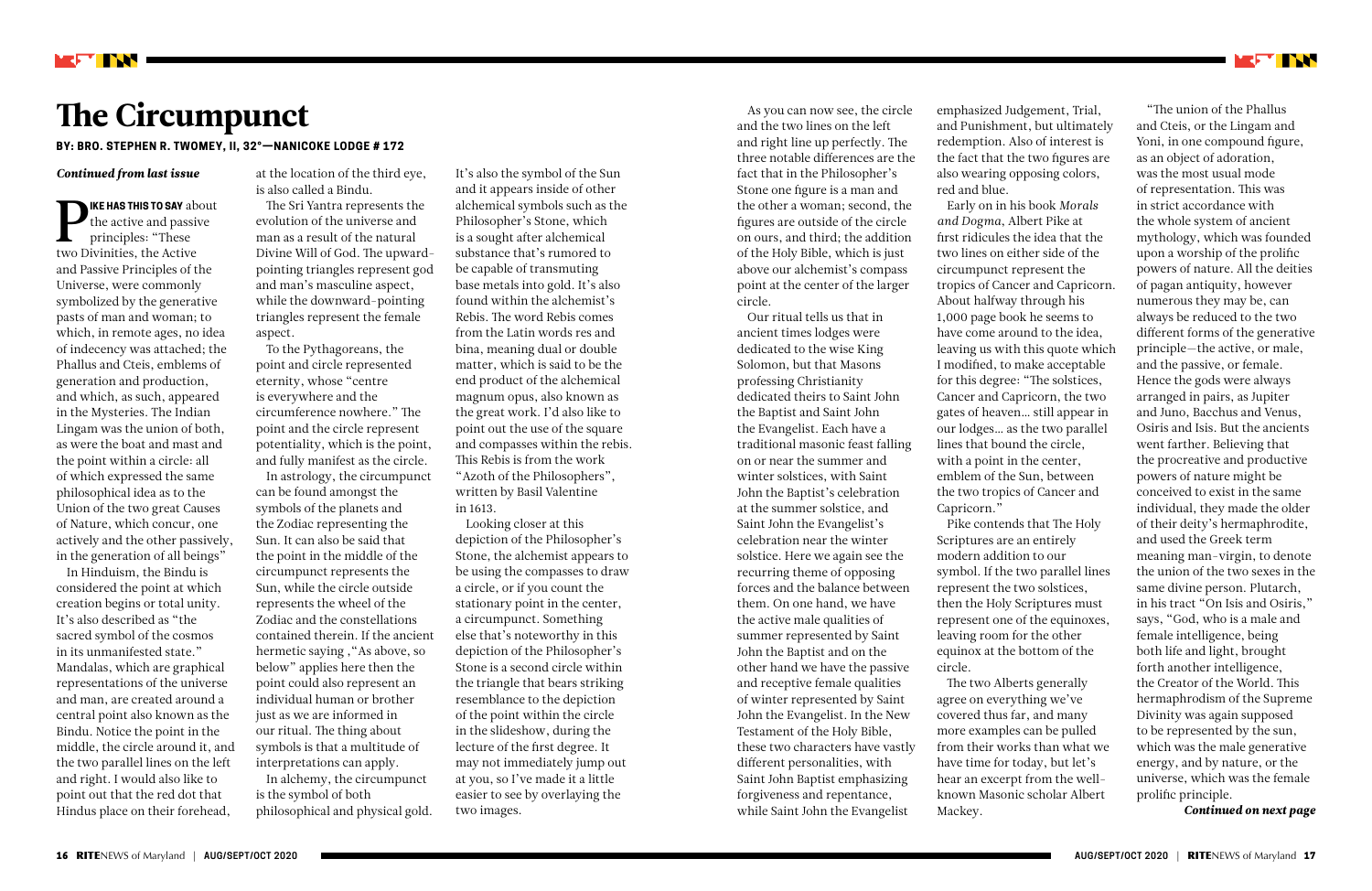or trivial to some of us, or we might have supposed that some of it could have been dispensed with, but we're informed, such is not the case. I encourage every Brother here today to explore the rich symbolism that

#### *The Circumpunct, continued from previous page*

And this union was symbolized in different ways, but principally by the point within the circle, the point indicating the sun, and the circle the universe, invigorated and fertilized by his generative rays. And in some of the Indian cavetemples, this allusion was made more manifest by the inscription of the signs of the zodiac on the circle. So far, then, we arrive at the true interpretation of the masonic symbolism of the point within the circle. It is the same thing, but under a different form, as the Master and Wardens of a lodge. The Master and Wardens are symbols of the sun, the lodge of the universe, or world, just as the point is the symbol of the same sun, and the surrounding circle of the universe (Mackey, The Symbolism of Freemasonry)."

The recurring theme of the two opposing forces balanced by a human like third in the middle is so common that it has attracted the attention of several authors and researchers in the field of ancient symbolism. One such researcher is Richard Cassaro, who coined a term for the imagery, the God self-icon. He's compiled many examples of its usage throughout ancient cultures. He believes this image symbolizes finding equilibrium between the two opposing forces within all humans and making contact with the higher self or if you prefer,

we've inherited and to give the ritual a deeper examination. I believe you'll find you received much more than you may have thought upon your initial evaluation. Our own first degree lecture subtly suggests there's

#### the God within.

The same imagery can be found throughout medieval gothic cathedrals that were built by operative stonemasons. Cassaro, like many others, believes that we as Freemasons are the inheritors of ancient universal truths. These were, at one point in time, known throughout the world by ancient civilizations, and have subsequently been preserved in stone by operative masons and within our speculative fraternity in our ritual and in our symbols. Cassaro believes that the circumpunct with the two Johns was our way of preserving this ancient symbolism of the god self icon and that it's the modern version of the symbol.

In this example, the Luristan bronze is from between 1000 and 650 BC and comes from the mountainous area in western Iran. This was a "horse bit cheek piece," But what's of particular interest is that the symbolism has a lot in common with our circumpunct as presented in Freemasonry, as well as the God self-icon that can be found all over the world amongst ancient civilizations. Of particular interest in this God self-icon is the emphasis placed on the circle or point in the figures abdomen. Also of interest is the circle's proximity to where our hands are placed when giving the Entered Apprentices due guard.

So far we've talked at length about the circumpunct and its many forms over time. We've

more here than meets the eye. It's up to each individual brother to explore these ideas and apply them on their own individual path to enlightenment, or if you prefer, further light in Masonry.



looked at some of the oldest documented usages, and we've discussed the philosophy or esoteric meanings behind it. At the end of the day, what does it all mean? Does it represent the solar system, God, or an individual man? I'd have to say that it represents all three simultaneously. We're informed in the creation story of Genesis, that God created the universe, and that man was created in the image of God. I believe this lines up with the ancient Hermetic saying "as above, so below" and the idea of the universe as a macrocosm and man as a microcosm. We're a mirror of that which created us and that which is around us. If our creator and our universe have both active and passive principles within, then I argue the same holds true for us as individual human beings. Do we not have a conscious and subconscious mind that operate together or a left and right brain hemisphere that come together and operate as one unit? Do we have both a sympathetic and a parasympathetic nervous system that work together to allow us to function and live? Of course we do, we have all of these things and more within us.

We're informed as an entered apprentice that we went through what every regular Mason has gone through before us in being initiated into the mysteries of Freemasonry. That some of it might have appeared foolish

#### **OUR SCOTTISH RITE CLUBS OPEN TO ALL MEMBERS AND THEIR FAMILIES**

We pay tribute to the Officers of our clubs, to the founders and leaders, past and present, and to the members for their cooperation in promoting the Scottish Rite way and the Masonic understanding and fellowship that go with it. For year round activities and meetings of these clubs, call:

#### **Arundel Scottish Rite Club** Ill. S. Dirk Wiker, 33°

443-321-2724

**Chesapeake Scottish Rite Club** Bro. Neil M. Nobel, 32° 410-736-9245

**Conowingo Scottish Rite Club** Hon. Tomothy M. Dykes, 32°, KCCH 443-742-3388

**Carroll Scottish Rite Club** Ill. Paul M. Lloyd, 33° 410-374-2569

**Eastern Shore Scottish Rite Club** Ill. Arthur H. Tawes, 33° 443-235-8950

**Mid Shore Scottish Rite Club** Ill. Robert Sparks, 33° 410-634-2235



**Scottish Rite Cheer Club** III. J. Frederick Hobine, 33° 410-243-3200

**Washington County Scottish Rite Club** Hon. Scott Paddock, 32°, KCCH 301-988-7800

### **Maryland Council of Kadosh Fall Festive Board Wednesday, September 23rd, 2020**

Council Meeting opens at 6:30pm with the Festive Board calling on at 7:15pm

Price is \$15.00 per person, which includes your "Firing Glass" and dinner.

**OPEN TO ALL**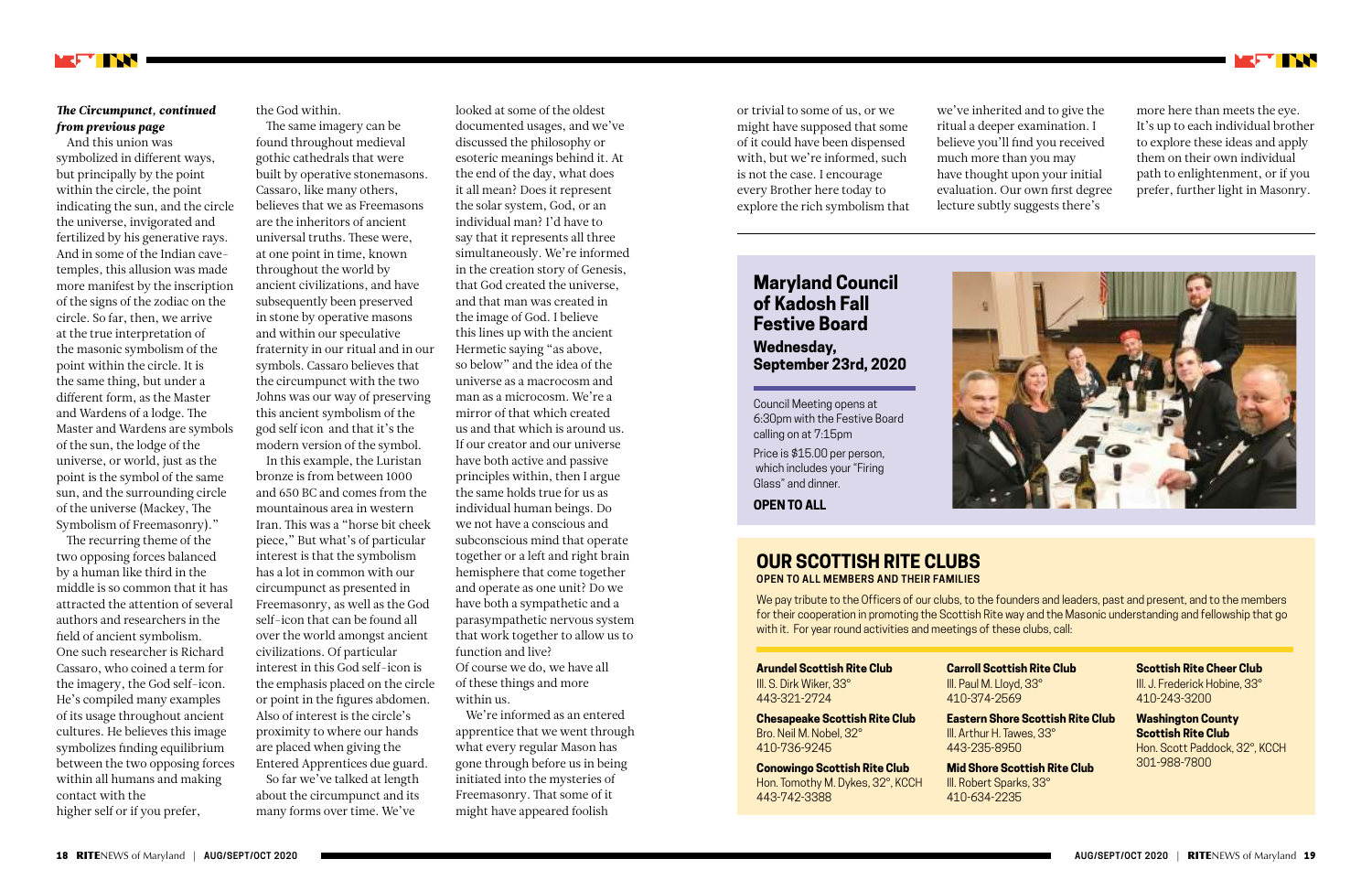**I N RESEARCHING THIS TOPIC,<br>I found that historians,<br>in general, agree that the N RESEARCHING THIS TOPIC,**  I found that historians, origination of the handshake is somewhat elusive. A popular theory is that it began as a way to assure peaceful intentions and, for those involved, that they were neither holding nor hiding a weapon. In some ancient cultures, they did not grasp hands but they grasped forearms to show that not only was there no weapon in their hand, but also that there was "nothing up their sleeve". It is believed that the handshake, as a greeting, was introduced in the 1700's by Quakers who saw the hand clasp as an alternative to bowing or tipping of the hat. It soon became commonplace for the general population and, by the 1800's, etiquette manuals offered guidelines for proper handshake techniques.

The time in which we currently find ourselves living, under the restraints of a pandemic, require some reflection about traditions. One tradition in particular that affects us all as Masons is the common handshake. When I first inquired about becoming a Mason, I was invited to come and share dinner with the men whom I now proudly call my lodge brothers. On the night of the dinner, when I entered the lodge, I was greeted by each of the members who were



# The History of the Handshake

#### **BY: BROTHER STEPHEN M. FORSTER—PERRY HALL LODGE #235**

present for the meeting. Every one of them greeted me with a traditional handshake, that is, the grasping of the right hand and a slight up and down shaking along with a friendly greeting. As I progressed through my journey to become a Master Mason, I attended meetings and functions at various lodges and locations where I saw the commonality of the handshake greeting. While the handshake has over time become a perfunctory salutation in general society, I came to realize that it has a deeper meaning for Masons.

Freemasonry is steeped in traditions, some date back to the time of King Solomon. As Masons, we are all familiar with the idea of recognizing one another by use of signs and symbols. We use various grips to salute each other and to demonstrate our level of progress within the organization.

This brings me back to our current timeline. I have heard many people from different societal positions and stages of life express the thought that the common handshake must go the way of the dinosaur and no longer be a practice. People have proclaimed that it should be replaced with an elbow bump or a nod. Someone suggested that it be replaced with the Asian tradition of clasping one's own hands and giving a slight bow. For me, an elbow bump seems to be awkward and too informal. A nod can be misinterpreted, as its traditional meaning is to give someone approval to do something and not ordinarily used as a greeting. The Asian tradition, I believe, would to people of western culture seem subservient.

I do not think or believe that the Masonic grips will be changed or lost as they have, over time, gained so much meaning and tremendous representations. By adding safety and caution, I think the traditional handshake should continue to be one of our social greetings. After all, many great historical and momentous deals have been forged using a simple handshake.

 After the Ceremony, refreshments will be served in the Banquet Hall & each attendee will receive a bag of fresh fruit

> Date: Thursday, November 19th, 7pm Cost \$20.00 per person, children under 12 are free Please RSVP to the Office by November 9th, 2020 410-243-3200

# **WHAT IS THE FEAST OF TISHRI?**

*Thou shalt observe the feast of tabernacles after thou hast gathered in thy corn and wine. Deut. 16:13*

The Feast of Tabernacles also commemorates the ceremonies of the completion and dedication of King Solomon's Temple, which was begun in the year 2992 \*A.L., and finished in a little more than seven years. In the year 3001 \*A.L., six months after its completion, in the month of Tishri, the seventh month of the Jewish sacred year, the Temple was dedicated with reverential ceremonies to the one Living and True God. That these ceremonies would reach the highest religious significance, King Solomon postponed the dedication until the Feast of Tabernacles, the 15th day of Tishri, a day he well knew would bring every zealous

Israelite to Jerusalem.

The Supreme Council of the Ancient and Accepted Scottish Rite of Freemasonry of the Southern Jurisdiction of the United States has proclaimed the Feast of Tabernacles as the Feast Day of the Lodge of Perfection, the 15th day of Tishri, (October).

As did the Israelites of old and the New England Pilgrims, Scottish Rite Freemasons gather to acknowledge the mercies which God has poured upon them with lavish hand. It is a time of rejoicing, yet a time to pay humble adoration to the Great Architect of the Universe, without whose aid there would be no harvest.

*\*Anno Lucius – Freemasonry adds 4,000 years to our current calendar year (example: 2011 becomes 6011 A.L.).*

### **FREEMASONRY IS STEEPED IN TRADITIONS, SOME DATE BACK TO THE TIME OF KING SOLOMON.**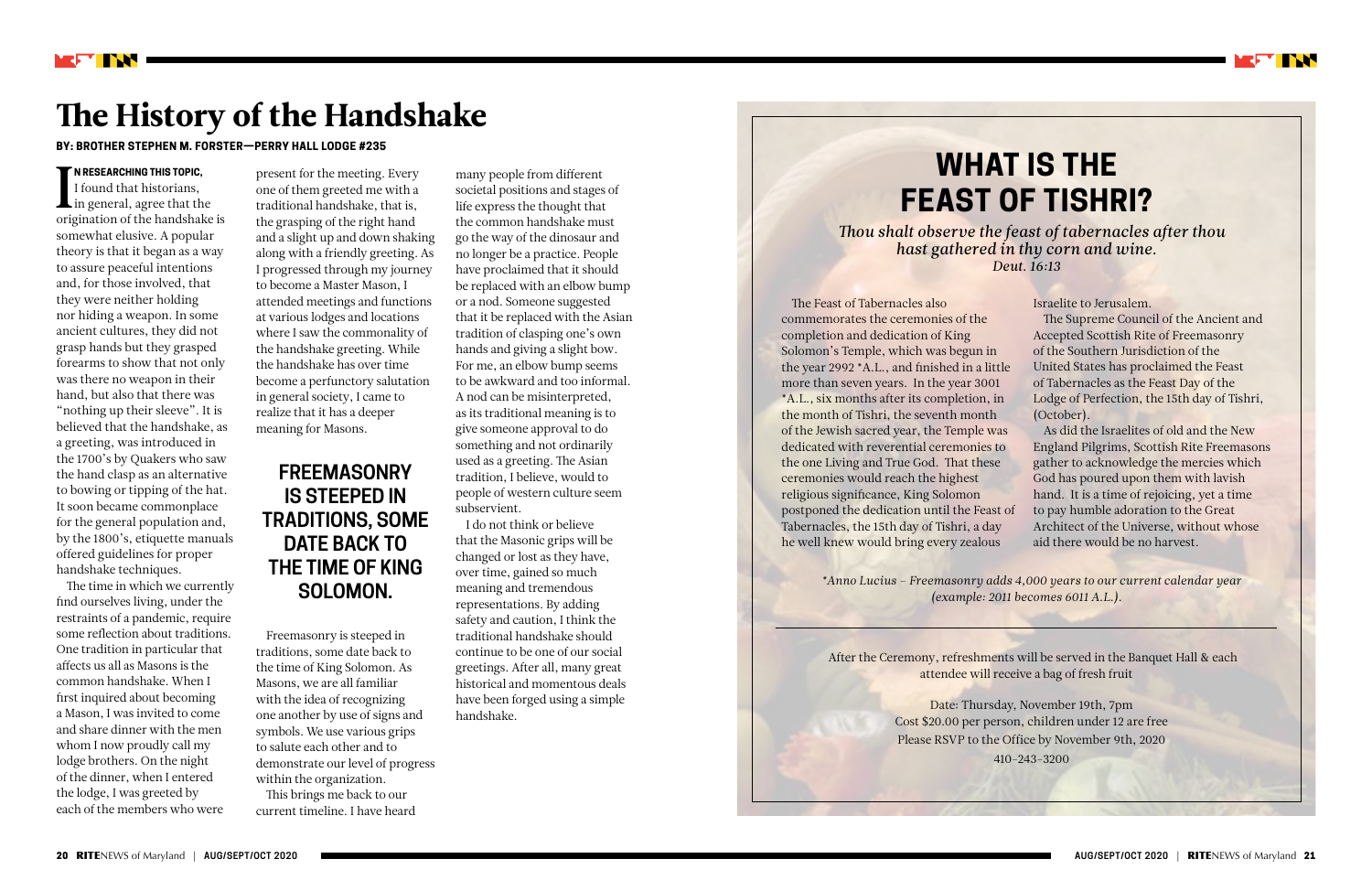T **HE GOAL OF ALCHEMY** is to take an initial substance called the *prima materia*  and ultimately produce the *Philosopher's Stone.* It has been practiced in several parts of the world since ancient times, but it came to Western culture through Greco-Roman Egypt. Alchemists believe that this "stone" can transmute base metals to nobler ones (chrysopoeia) and be used to produce an *elixir of life* to prolong life. This elixir is even claimed to grant immortality! A successful alchemical operation requires the correct chemical combinations, at prescribed times, with the proper spiritual mindset of the operator.

**TAN** 

So what does any of this have to do with the Scottish Rite? The rituals of high degree Masonry in the 18th century contained many themes that were of interest to their creators, and one of these was alchemy. Many of the rituals of the more popular degrees included the intertwined subjects of alchemy, hermeticism, kabbalah and mysticism. Some of these rituals eventually made their way into the Ancient and Accepted Scottish Rite. In our current rituals of the Southern Jurisdiction, alchemy is explicitly mentioned in the 13th, 18th, 24th, and 27th degrees.

In the introductory synopsis of the 13th degree, the "cubical



# Alchemy in the Scottish Rite

**BY: ILLUSTRIOUS S. DIRK WIKER 33°—ANNAPOLIS LODGE #89**

The number seven also points to the seven stages of alchemical operation: *Calcination, Dissolution, Separation, Conjunction, Fermentation, Distillation,* and *Coagulation.* In the synopsis of the 24th degree, the Latin alchemical maxim "*solve et coagula* (analyze and synthesize)" is introduced as a method for the reconciliation of opposites.<sup>6</sup>

stone" is said to have been introduced into alchemy and then into Freemasonry. Traditionally the cube has represented the salt principle in alchemy and Pike confirms this in *Morals and Dogma*: "…they [Masters of Alchemy] represent their Salt under the form of a cubical Stone"<sup>1</sup> Salt is one of the three principles of alchemy, along with Sulphur and Mercury, and represents fixity of the body. The body is the vessel or receptacle of philosophical Mercury (spirit/life) and Sulphur (soul). This age-old idea of a "receptacle" infused with a soul can be found throughout religions of the world and in works such as Plato's *Timaeus<sup>2</sup>* .

The candidate is led into the subterranean earth and finds the cubical stone with the Lost Word, which represents something of a divine nature. This metaphorical representation of the VITRIOL motto also relates to the ageless mystical concept of "Know Thyself" (yvωθι σεαυτόν).

The 13th degree can also be seen as containing an alchemical allegory. A well-known alchemical phrase is "Visita Interiora Terrae Rectificando Invenies Occultum Lapidem" (V.I.T.R.I.O.L.). This Latin saying, attributed to Basil Valentine<sup>3</sup> , translates to "Visit the interior of the earth, and

known advocate for alchemy being entirely speculative. He firmly believed that alchemical symbols are part of our unconscious minds and are a symbolic representation of the individuation process—a method to complete one's self through self-realization.

The 18th degree also discusses the three primary colors of alchemical stages: black, white and red. These colors are often listed in alchemical texts using their Latin names: *nigredo, albedo,* and *rubedo. Citrinitas* (yellow) is occasionally mentioned in alchemical texts as another stage between *albedo* and *rubedo.* As the *prima materia* undergoes alchemical transformations, the operation will progress through these three colors until the production of the *Philosopher's Stone* is achieved.

The number seven is also significant in this degree and is stated to be linked to the seven ancient planets. In alchemy, these planets correspond to seven metals. The symbols in the table represent both the planet and the metal.

through purification, you will discover the hidden stone." One of Valentine's diagrams containing this motto is pictured on the right. The motto also includes the initials of one of the phrases of the 13th degree<sup>4</sup>: In *Ore Leonis Inveni Verbum* (In the Lion's Mouth, I Have Found the Word). A lion, a well-known symbol used in alchemy, is pictured on the right shield in the diagram.

The next degree concerning alchemy is the 18th degree, Knight Rose Croix. The synopsis states that the "degree both reveals and conceals one of the great secrets of Alchemy."<sup>5</sup> The Guardian of the Temple's lecture, in the third apartment, tells us that alchemy is both operative and speculative. There has always been a philosophical, hermetic, and spiritual side of operative alchemy, but since the scientific progress of the 18th century, several individuals started to see alchemy as a purely symbolic discipline. The 20th century psychologist Carl Jung was the most well-

The process of *solve et coagula* is instrumental in the form of alchemy dealing with the vegetable kingdom called spagyric, popularized by the alchemist Paracelsus. In this form of alchemy, a plant or herb is reduced to its base components through the above listed alchemical stages before being recombined in the *Coagulation* stage. In early versions of the rituals

of our now 27th degree, *Knight of the Sun,* the subject of alchemy was very prominent. Both passwords for the degree relate to alchemy, and one, "Stibium" (Antimony), was meant to represent the *prima materia<sup>7</sup> .* Even in our modern version of the 27th degree, alchemy is discussed more than any of the other Scottish Rite

degrees. The concept of *solve et coagula* is discussed further in a symbolic way, suggesting that we need to analyze the symbols we have been introduced to and reconstruct them in ways to achieve a deeper understanding of the subjects we study. The connection of the seven planets and the metals in alchemy are explicitly stated. It is only hinted at in the 18th degree. The transmutation into gold of operative alchemy is revealed to be a metaphor for the perfection of man. Gold can be made potable to produce the "Universal Medicine" which leads to immortality. Hermeticism is linked with alchemy, and the degree informs us that the Greek god Hermes is the traditional founder of the royal art of alchemy.

There are also some subtle alchemical allusions in the degree rituals. One example is the Camp of the 32nd degree. In the center of the Camp, at each angle of the triangle in the center, are three birds: a raven (black), a dove (white) and a phoenix (red/gold). These represent the three primary colors of alchemical operation. If you study the Camp carefully, you will find not only the symbolism of alchemy but of kabbalah and mysticism as well. All are related to the "Royal Secret."

The most recognizable emblem of the Scottish Rite also comes from alchemy.

*Continued on next page* 

#### **Planets and Metals In Alchemy**

| <b>PLANET</b> | <b>METAL</b> | <b>SYMBOL</b> |
|---------------|--------------|---------------|
| Sun           | Gold         |               |
| Moon          | Silver       |               |
| Mercury       | Mercury      |               |
| Venus         | Copper       |               |
| Mars          | Iron         |               |
| Jupiter       | Tin          |               |
| Saturn        | Lead         |               |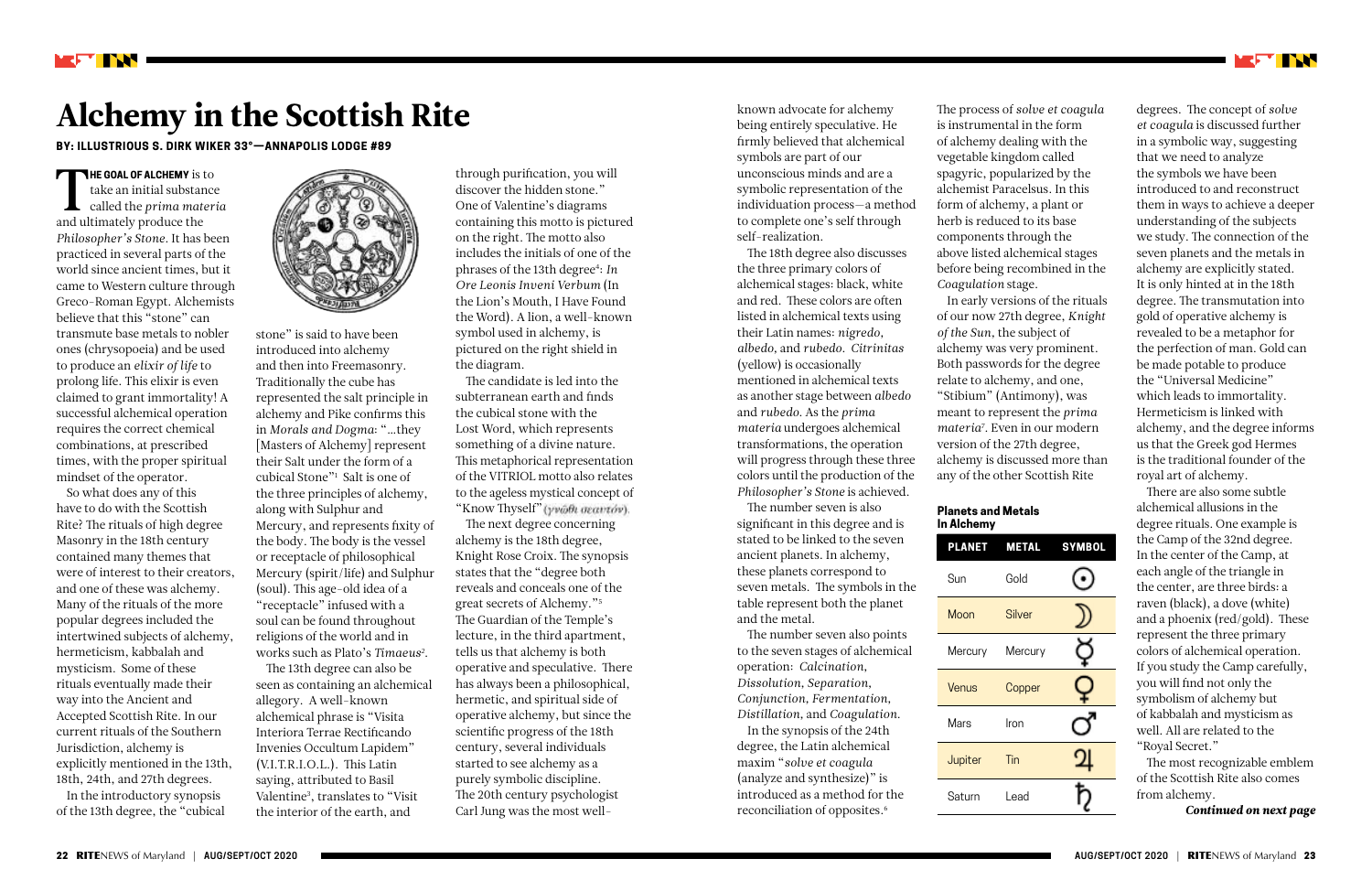REETINGS! Welcome to the<br>Clinic Corner. My name<br>is Sara Semesky and I am **REETINGS!** Welcome to the Clinic Corner. My name a Speech-Language Pathologist and the Clinic Coordinator of the Hilgenberg Scottish Rite Childhood Speech and Language Center. It goes without saying that this has certainly been an unpredictable year so far!

On March 13, 2020, like so many other businesses, schools and organizations, the doors of the Hilgenberg Scottish Rite Childhood Speech and Language Center were temporarily closed in an effort to decrease the spread of COVID-19. For our Speech-Language Pathologists (SLPs), the days that followed were spent diligently researching telepractice platforms, materials

# The Clinic Corner

**BY: SARA F. SEMESKY, MS ED, CCC-SLP**



and procedures in order to determine the best way to continue safely and effectively connecting with our clients during the pandemic. Now, several months into this remote model of service delivery, we're thrilled to report that with the abundant support of the Scottish Rite Masons, our clients are continuing to learn and thrive!

Our summers are typically spent welcoming new families into the clinic for evaluations, offering literacy-based camps and preparing our clients for a fresh start back-to-school. As many of our school-aged clients shifted to distancelearning for their academic lessons, transitioning to speech/language services via



The double-headed eagle can be seen in the above VITRIOL diagram on the left shield. The symbol of the double-headed eagle may date back as far as 1200 BCE to the ancient Hittite city of Alaca Hüyük<sup>s</sup> in modernday Turkey. It has been used by various traditions ever since, including alchemy. In a letter to Robert F. Gould, Pike indicated his belief that the double-headed eagle of the A&ASR derived from hermetic and alchemical sources.<sup>9</sup>

telepractice has been a natural addition to their schedules. Many children, especially children on the Autism Spectrum, are most successful when their days are structured. No matter what speech/ language goals we are targeting in therapy, telepractice sessions offer routine, connection and guidance to our clients as they learn to process and adapt during this uncertain time. The Scottish Rite Masons quickly and generously provided our SLPs with laptops, iPads and funding for digital materials in an effort to keep our clients engaged and productive.

We have been able to help our students adjust to new practices which were initially confusing and uncomfortable. Our SLPs incorporated lessons about mental and physical health and wellness to help our clients understand this uncertain time. For example, for our clients who succeed most with structured time, our SLPs have helped parents and children determine daily schedules which include time for reading, exercise, and nature. Additionally, for clients who have sensory needs and challenges, we have incorporated social stories and therapeutic activities about when and why it's important to wear masks.

*Continued on next page* 

#### *Alchemy in the Scottish Rite, continued from previous page*

Elias Ashmole, one of the earliest speculative Freemasons, was a fervent alchemist. He was a colleague of other early members of the Royal Society such as Robert Boyle and Isaac Newton. These scientific giants were also alchemists and are often considered to be the "fathers" of chemistry and physics, respectively. These men often worked tirelessly in pursuit of the *Philosopher's Stone*. Alchemy was a pervasive undercurrent throughout the 17th and 18th centuries and Freemason alchemists on the continent soon implanted these themes in some of the rituals of high degrees. Alchemical ideas were often subtle, but some entire high-degree systems were primarily focused on operative alchemy, such as the *Order of the Gold and Rosy Cross and the Philosophic Scottish Rite.* 

The secret tradition of alchemy was not only imbedded within

Freemasonry, but also in obscure places such as fairytales. The brothers Grimm published their collection of old folk stories for children shortly after the creation of the A&ASR. Many of these fairytales hid alchemical motifs such as *Little Red Riding Hood* and *Cinderella*. <sup>10</sup> *Snow White* is one of the more obvious stories containing alchemical parallels with the degrees of the Scottish Rite. She was "white as snow, as **red** as blood and as black as the wood of the window frame."<sup>11</sup> **Seven** dwarfs also frequently visited the interior of the earth seeking treasure.

Pike and other early ritualists recognized these alchemical undercurrents in the rituals given to them although they may not have been practicing alchemists or even had a full understanding of the art. They could have easily edited alchemy out of the degrees of the Scottish Rite but they clearly thought it important enough to keep. In doing so, the Scottish Rite has perpetuated remnants of this ancient tradition for over two hundred years.

#### **SOURCES:**

1. Pike, Albert, *Morals and Dogma of the Ancient and Accepted Scottish Rite of Freemasonry* (Charleston, A.. .M.. . 5632 [1871]; new and revised ed.: Richmond, Va.: L.H. Jenkins, 1947), p. 775.

2. Plato, ed. Cooper, John M., trans. Zeyl, Donald J., *Plato Complete Works*  (Indianapolis, IN: Hackett Publishing Company, 1997), page 1251 (49a)

3. Valentinus, Basilus, *Azoth, siue Aureliae occultae philosophorum, materiam primam….*(Ioannis Bringeri, 1613), retrieved online 3/31/2020 https://books.google.com/ books?id=waIZdrZYC8UC, page 52.

4. De Hoyos, Arturo, *Scottish Rite Ritual Monitor And Guide.*  (Washington, D.C.: Supreme Council, Southern Jurisdiction, 2008), p.248.

5. De Hoyos, Arturo, *Scottish Rite Ritual Monitor And Guide.*  (Washington, D.C.: Supreme Council, Southern Jurisdiction, 2008), p.373.

6. De Hoyos, Arturo, *Scottish Rite Ritual Monitor And Guide.*  (Washington, D.C.: Supreme Council, Southern Jurisdiction, 2008), p.481.

7. Francken, H., McNaugton, J., Croteau, J., Foulds, A. and Newell, A., 2017. *The 1783 Francken Manuscript.*  (Lexington, Mass.: Supreme Council, 33°, Ancient Accepted Scottish Rite, Northern Masonic Jurisdiction, U.S.A., p. 592.

 8. Alexander, Robert L. "A Great Queen on the Sphinx Piers at Alaca Hüyük." *Anatolian Studies 39* (1989): 151-58. Accessed April 22, 2020: https://www.jstor.org/ stable/3642819

9. De Hoyos, Arturo, Symbolism of the Blue Degrees of Freemasonry, Albert Pike's "Esoterika" (Washington, DC: Scottish Rite Research Society, 2008), p. xxx.

10. Roger, Bernard, trans. Graham, Jon E., *The Initiatory Path in Fairy Tales: The Alchemical Secrets of Mother Goose* (Rochester, VT: Inner Traditions, 2015)

11. Grimm, Jacob & Willhelm, trans.Hunt, Margaret, *Grimm's Complete Fairy Tales* (San Diego, CA: Canterbury Classics/Baker & Taylor Publishing Group, 2011), p. 187.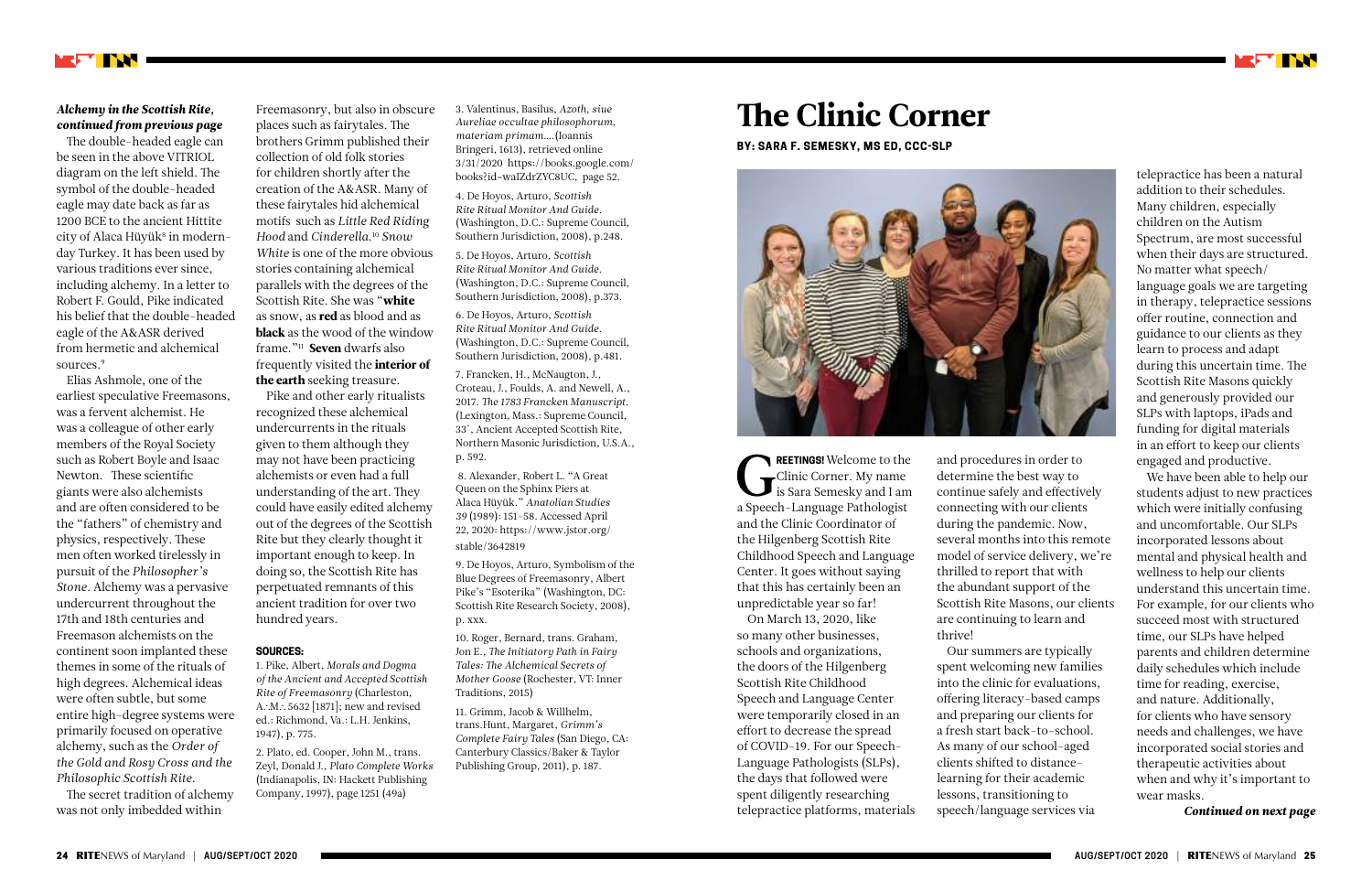#### **CHARITABLE DONATIONS**

Daughters of Job Chapter No. 74, O.E.S. Lebanon Chapter No. 108, O.E.S.

Pythagoras Lodge No. 123

Saint Cyprian Conclave, Red Cross of Constantine of Maryland

Scottish Rite Foundation, Southern Jurisdiction, U.S.A., Inc.

Jesse & Hertha Adams Charitable Trust

Jay K. Mazzone, Sr.

Robert J. Amos

Arthur N. Riley

Stephen N. Fisher

Sean W. Kille

#### **TEMPLE DONATIONS**

Tommy Morris Jay K. Mazzone, Sr. Thomas W. Foster Arthur N. Riley

Hayward F. Hinkhaus Sean W. Kille

#### **IN MEMORY OF CONTRIBUTIONS**

In Memory of departed Scottish Rite Brethren by Marlin & Brenda Mills In Memory of Miriam (Ann) Lloyd by Marlin & Brenda Mills In Memory of Malcolm E. Carrick

by Oliver & Christa Strong In Loving Memory of Miriam Annette (Ann) Lloyd by Harold & Doris Utz

In Memory of Miriam (Ann) Lloyd by Morris & Sharon Bohlayer

In Memory of Malcolm E. Carrick by Morris & Sharon Bohlayer

In Memory of Miriam (Ann) Lloyd by E. Ray Leppo, Jr.

In Memory of departed Scottish Rite Brethren by E. Ray Leppo, Jr.



### Recent Charitable Contributions

**AS OF 6/1/2020**

### Brothers Called From Labor To Eternal Rest

Charles R. Frock, 32° Ill. Frederick E. Reel, 33° Richard A. Schafebook, 32° Enos D. B. Wolff, 18° Edward J. Kilby, 32°

REETINGS ALL. Considering<br>the recent world-wide<br>challenges presented by **REETINGS ALL.** Considering the recent world-wide the COVID-19 pandemic, the Valley of Charles County hopes that you and your loved ones are well. Our prayers go out to those who have been infected and stricken by the pandemic.

Ill. Darley T. Travers, 33° Alex Azar, 32° Forrest J. Miller, 32° William S. Seward, 32° Hon. Malcolm E. Carrick, 32°, KCCH

Harold L. Schilling, 32° James W. Marshall, 32° Charles E. Zeigler, 32° Darwyn F. Kelley, 32° Lawrence E. Walter, 32°

#### *Clinic Corner, continued from previous page*

Fortunately, the vast majority of our clients have been able to access their regular speech therapy sessions virtually. For those who were not able to participate in telepractice, our SLPs have continued to provide in-person therapy services within the clinic, while observing social distancing and disease prevention guidelines.

This hybrid model has allowed for us to maintain our regular volume of clients, while honoring their preferences for distance or in-person service delivery.

During this period of social distance, when communication and technology have proven to be more vital than ever, on behalf of our SLPs, our clients, and their families, we would like to sincerely thank the Scottish Rite Masons for their generosity and support. We are most grateful and wish you health and safety in the months ahead!

## Valley of Charles County **BY: HON. JOSEPH D. MYERS, 32°, KCCH—VENERABLE MASTER**



The year 2020 has dealt our entire culture a stunning blow. We have been forced to delve into uncharted waters and modify our day to day lives. Many of our lives, to this point, have been built on norms, routines and comfort zones. I have to say, though, that I am impressed at how we have pulled together as a nation to fight the threatening pandemic. Socializing with others, the

way we have known it, has been re-shaped in a very short period. of our conversation, or assisting

People react to rapid change differently, especially when the change is not predictable. Simply being aware of how our actions may have affect others goes along way; be it appropriate social distancing, the tone

those in need. Pandemic or not, our Masonic principles of faith, hope, and charity stay consistent. Our day to day operations may shift to adapt to unexpected challenges and events but who we are as Masons and how we conduct ourselves remain constant. As this pandemic or other challenges affect our lives, let us, as Masons, seize opportunities to have a positive impact on others. Only a life lived for others is a life worthwhile (Einstein).

It is our hope that we can resume our Masonic gatherings in the fall. Until then, I hope we all can find ways to assist those in need, spend quality time with families, and stay consistent with Masonic core values. We hope the opportunity presents itself to see you soon. Be safe.

er Morgan Maneewan

). Gravely-Smith nda Jones



#### **SCOTTISH RITE—VALLEY OF BALTIMORE ROTC AWARDS FOR 2020**

| Loyola University of Maryland CDT Nicholas Campos |  |
|---------------------------------------------------|--|
| McDaniel College Cadet Aziago Herd                |  |
| Mount St. Mary's University Cadet Ethan Fiery     |  |
| Hood College Cadet Christopher Mo                 |  |
| Morgan State University  Cadet Peerayut Manee     |  |

#### **JROTC AWARDS FOR 2020**

| Atholton High SchoolCadet Makayla D. Grav        |  |
|--------------------------------------------------|--|
| Howard High School Cadet Faith Kandie            |  |
| Dundalk High SchoolCadet Shawn Stotler           |  |
| Patapsco High SchoolCadet Karlos Garcia          |  |
| Northwestern High School  Cadet Yudira Calderon  |  |
| Stephen Decatur High School Cadet PO3 Amanda Jor |  |

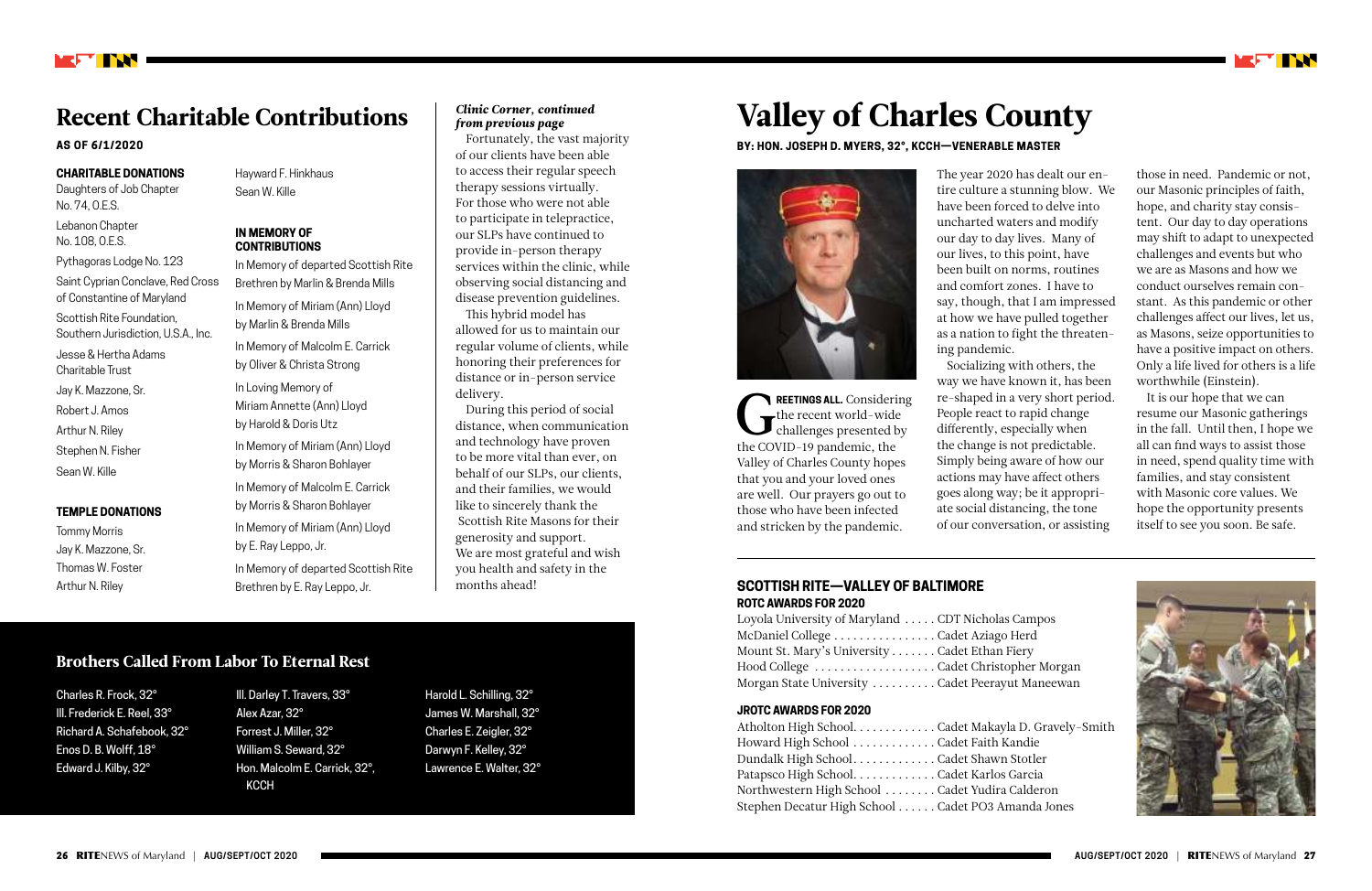**HE TWENTIETH DEGREE** of

T our Scottish Rite system  $\blacksquare$  has lofty goals for its candidates. It seeks to have them realize that "example" is the best of teachers and those things taught within the Lodge are to be practiced outside it. Nothing could seem easier but, for our gentle craft, nothing is harder.

Consider part of the Lecture of the degree, taken from Pike's Morals and Dogma:

*"The true Mason, my brother, is a practical philosopher, who, under religious emblems, in all ages, adopted by wisdom, builds upon plans traced by nature and reason, the moral edifice of knowledge. Masonry and Philosophy, without being one and the same thing, have the same object. They propose to themselves the same end—the worship of the Great Architect of the Universe.*

*As Grand Master of all Symbolic Lodges, it is your special duty to aid in restoring Masonry to its primitive purity.*

*You have become an instructor. Masonry long wandered in error. Instead of improving, it degenerated from its primitive simplicity. Less than two hundred years ago, its organization was simple and altogether moral; its emblems, allegories and ceremonies easy to be understood.*





# Master of Symbolic Lodge

**BY: HON. CHARLES J. MATULEWICZ, 32°, KCCH—PALESTINE LODGE #189**

*Innovators and inventors overturned that primitive simplicity. Ignorance engaged in the work of making degrees trifles and gewgaws and pretended mysteries, absurd or hideous, usurped the place of Masonic truth. Oaths, out of all proportion with their object, shocked the candidate, and then became ridiculous and were wholly disregarded. Acolytes were exposed to tests and compelled to perform acts, which, if real, would have been abominable. But being mere chimeras, were preposterous, and excited contempt. Eight hundred degrees of one kind and another were invented."*

Men have not materially changed since the time of Pike, but we see so many challenges for our Craft that have arisen over the past century. Those Brethren looking to Rex Hutchens' *Bridge to Light* will, in his description of the degree

work of the twentieth, see that 'both historical and mythical figures are used in Masonry as examples of particular conduct. The character of Hiram In the Symbolic Lodge teaches us steadfastness in the face of adversity. In this case, the recipient of this degree is taught by the example of Hermes to love knowledge and to teach others the result of his efforts.

What does this call to action mean for the contemplative Mason? It is, in the truest form, a call to action and one where the Brother, were he to contemplate whether he were his Brother's keeper, would say yes. Because it is only through the active investment in one Brother to another that Masonry is taught, and it is through that teaching that the degrees are really understood… and through that understanding carried into the world.

Imagine two Brothers have just seen the 31st degree, whose entire lesson can be distilled down to the concept that we should judge ourselves in the same light we judge others, taking into account the internal motivations and intentions as well as the external appearance of their actions. They come down to the banquet hall between degrees on Reunion Day to see what is left of the coffee and donuts from earlier in the morning and strike up a conversation regarding their Lodges. Maybe one Brother explains that he gets to every meeting and he can't see how men can call themselves Masons

if they are not participating in their Lodge. Perhaps the second Brother stares into their coffee for a moment and shares that he rarely gets to Lodge or to the Rite because the timing of the meetings interferes with his daughters' Girl Scouts meeting and his son's swim practices… 'I don't remember much about the degrees, but I remember that twenty four inch gage. We're only granted so many hours and my kids get the lions share,' he might have said… and the Brethren shift their talk to the prospects of Baltimore baseball this season. What do we see



there? We see Masonry in all its primitive purity. The practical lessons of the degree passed from one Brother to the other.

We can memorize the words and catechism and can pass it flawlessly from mouth to ear but without the Brethren being together and sharing their actual experience *mouth to ear,* we are hard pressed to put the allegories and symbols of the degrees to their applied uses… losing that primitive purity.

Visit your Blue Lodge, visit the Rite, and I hope to see you in the classroom.

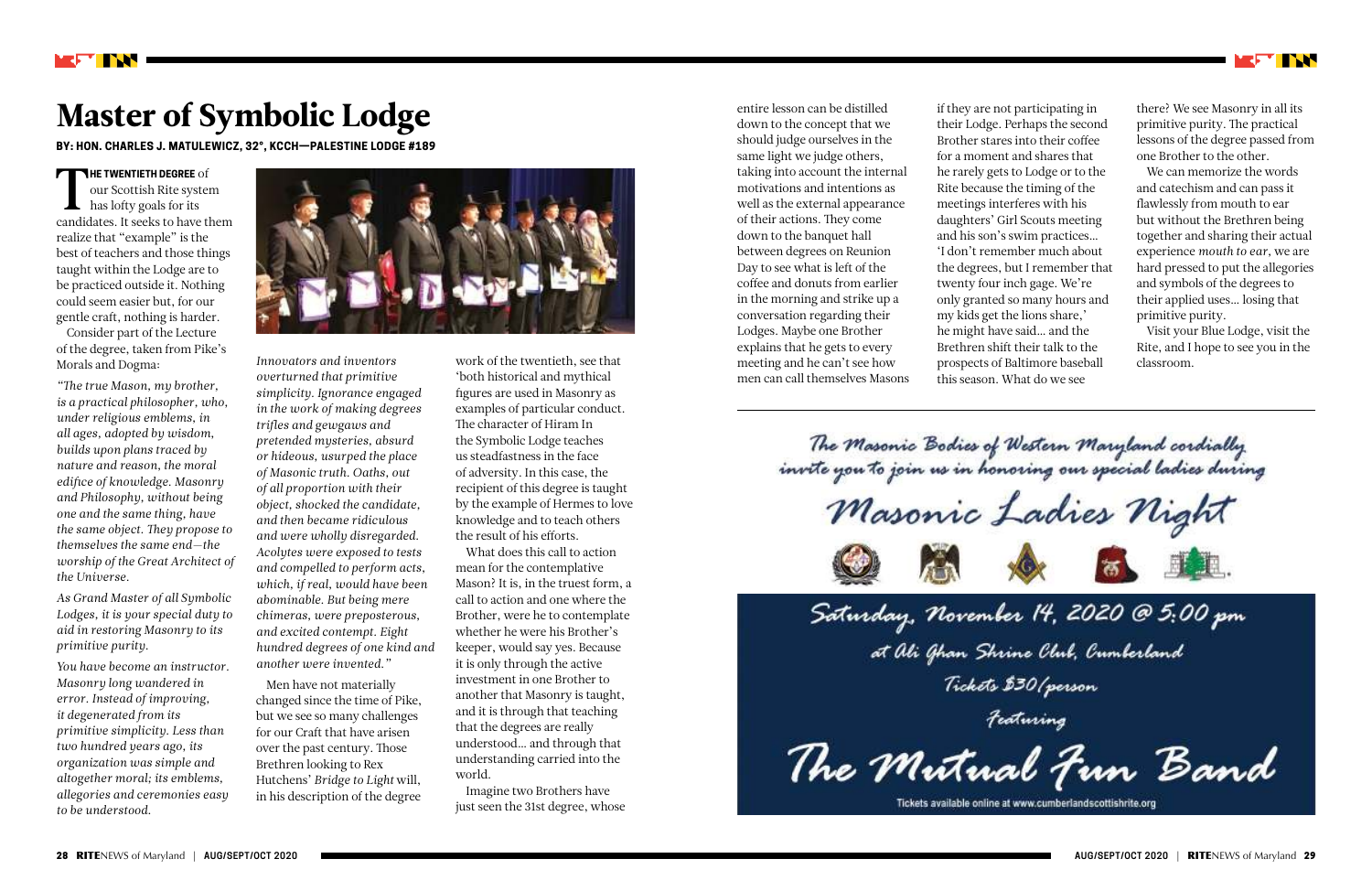| Thursday, August 20th………………………Susquehanna LOP/CRC……………………………………7pm                 |                 |
|------------------------------------------------------------------------------------|-----------------|
|                                                                                    |                 |
|                                                                                    |                 |
| Thursday, September 17th. Susquehanna Confer 4th & 14th 7pm                        |                 |
|                                                                                    |                 |
|                                                                                    |                 |
|                                                                                    |                 |
| Wednesday, September 23rd Baltimore Council Festive Board ………………………6:30pm—Meeting  |                 |
| Sunday, September 27th Cumberland Designer Bag Bingo 2pm                           |                 |
|                                                                                    |                 |
|                                                                                    |                 |
|                                                                                    |                 |
|                                                                                    |                 |
|                                                                                    |                 |
|                                                                                    |                 |
|                                                                                    |                 |
|                                                                                    |                 |
| Wednesday, October 21st ………………… Baltimore 9th, 10th & 11th ………………………… 6:30pm—Class |                 |
| Saturday, October 24thCumberland Reunion Day7:30am                                 |                 |
|                                                                                    |                 |
|                                                                                    |                 |
|                                                                                    |                 |
|                                                                                    |                 |
|                                                                                    |                 |
|                                                                                    |                 |
|                                                                                    |                 |
|                                                                                    |                 |
| Saturday, November 14th  Baltimore Reunion Day—27th, 30th, 31st, 32nd  7am         |                 |
|                                                                                    |                 |
|                                                                                    |                 |
|                                                                                    |                 |
|                                                                                    |                 |
|                                                                                    |                 |
|                                                                                    |                 |
|                                                                                    |                 |
|                                                                                    |                 |
|                                                                                    |                 |
|                                                                                    |                 |
|                                                                                    |                 |
|                                                                                    | 2 <sub>nm</sub> |

| Thursday, September 17th. Susquehanna Confer 4th & 14th 7pm               |  |
|---------------------------------------------------------------------------|--|
|                                                                           |  |
| Friday, September 18th Valley of Charles County LOP 7:30pm                |  |
|                                                                           |  |
| Wednesday, September 23rd  Baltimore Council Festive Board  6:30pm-Meetin |  |
| Sunday, September 27th Cumberland Designer Bag Bingo 2pm                  |  |
|                                                                           |  |
|                                                                           |  |
|                                                                           |  |
|                                                                           |  |
|                                                                           |  |
|                                                                           |  |
| Friday, October 16th Valley of Charles County LOP 7:30pm                  |  |
|                                                                           |  |
| Wednesday, October 21st  Baltimore 9th, 10th & 11th 6:30pm—Class          |  |
|                                                                           |  |
|                                                                           |  |
|                                                                           |  |
|                                                                           |  |
| Sunday, October 25thBaltimore Memorial Service2pm                         |  |
|                                                                           |  |
|                                                                           |  |
|                                                                           |  |
|                                                                           |  |
| Saturday, November 14th  Baltimore Reunion Day-27th, 30th, 31st, 32nd 7am |  |
| Saturday, November 14thCumberland Ladies' Night5:30pm                     |  |
| Sunday, November 15th  Baltimore Ring Ceremony 2pm                        |  |
|                                                                           |  |
| Thursday, November 19th  Susquehanna Feast of Tishri7pm                   |  |
|                                                                           |  |
|                                                                           |  |
| Friday, November 20thValley of Charles County LOP7:30pm                   |  |
| Monday, December 7th Cumberland LOP Elections 7:30pm                      |  |
|                                                                           |  |
|                                                                           |  |
|                                                                           |  |
| Sunday, December 20th  Baltimore Christmas Party2pm                       |  |



 *MAKE CHECK PAYABLE TO: SCOTTISH RITE* **This fee may be paid by Credit Card.** Select one: \_\_\_\_\_ MasterCard \_\_\_\_\_ VISA \_\_\_\_\_ Discover

Expiration Date:  $\frac{3 \text{ Digit Security Number on back of card}}{2 \text{ digit} 2 \text{ (a) } 1}$ 

Card Number:



### *Ancient & Accepted Scottish Rite of Freemasonry*

SOUTHERN JURISDICTION OF THE UNITED STATES OF AMERICA ORIENT OF MARYLAND

**Mail to: A&A Scottish Rite Phone - 410-243-3200**<br>3800 North Charles Street Fax - 410-243-8791 **3800 North Charles Street<br>Baltimore, MD 21218** 

 **Baltimore, MD 21218 Email - aasr@verizon.net**

|                                                                                                                                                                                                                                                                                                                                                                                                                                                                                               |                  |                    | $\frac{\mu}{\mu}$                                                                                 |                           |  |
|-----------------------------------------------------------------------------------------------------------------------------------------------------------------------------------------------------------------------------------------------------------------------------------------------------------------------------------------------------------------------------------------------------------------------------------------------------------------------------------------------|------------------|--------------------|---------------------------------------------------------------------------------------------------|---------------------------|--|
|                                                                                                                                                                                                                                                                                                                                                                                                                                                                                               |                  |                    |                                                                                                   | 20                        |  |
| To the Officers and Members of:<br><b>ALBERT PIKE LODGE OF PERFECTION</b><br><b>MEREDITH CHAPTER OF ROSE CROIX</b>                                                                                                                                                                                                                                                                                                                                                                            |                  |                    | MARYLAND COUNCIL OF KADOSH<br><b>CHESAPEAKE CONSISTORY</b>                                        |                           |  |
| <b>FIRST NAME</b>                                                                                                                                                                                                                                                                                                                                                                                                                                                                             |                  | <b>MIDDLE NAME</b> |                                                                                                   | <b>LAST NAME</b>          |  |
| I have never applied for any of the Scottish Rite Degrees, and I now respectfully petition to receive the degrees, from the fourth to the thirty-second inclusive, promising always to<br>bear true faith and allegiance to the Supreme Council of the Thirty-Third Degree of the Southern Jurisdiction of the United States of America. (Note: If applicant has previously<br>applied for any of the degrees, explain fully as to date, place and to what bodies such application was made.) |                  |                    |                                                                                                   |                           |  |
| I am a Master Mason in good standing in the contract of the contract of the contract of the Lodge No.                                                                                                                                                                                                                                                                                                                                                                                         |                  |                    |                                                                                                   |                           |  |
|                                                                                                                                                                                                                                                                                                                                                                                                                                                                                               |                  |                    |                                                                                                   |                           |  |
|                                                                                                                                                                                                                                                                                                                                                                                                                                                                                               |                  |                    |                                                                                                   |                           |  |
|                                                                                                                                                                                                                                                                                                                                                                                                                                                                                               |                  |                    |                                                                                                   |                           |  |
| (Street Address)                                                                                                                                                                                                                                                                                                                                                                                                                                                                              |                  | (City or Town)     | (State)                                                                                           | (ZIP Code)                |  |
| Mail Address                                                                                                                                                                                                                                                                                                                                                                                                                                                                                  | (Street Address) | (City or Town)     | (State)                                                                                           | (ZIP Code)                |  |
| And I have resided at my current residence preceding date of this petition for                                                                                                                                                                                                                                                                                                                                                                                                                |                  |                    |                                                                                                   | months/years.             |  |
| Home Phone Cell Phone Cell Phone Email Address                                                                                                                                                                                                                                                                                                                                                                                                                                                |                  |                    |                                                                                                   |                           |  |
| Date of Birth $\frac{1}{\sqrt{(City or Town)}}$                                                                                                                                                                                                                                                                                                                                                                                                                                               |                  |                    |                                                                                                   |                           |  |
|                                                                                                                                                                                                                                                                                                                                                                                                                                                                                               |                  |                    |                                                                                                   | (State)                   |  |
| My Occupation, position, or trade is that of                                                                                                                                                                                                                                                                                                                                                                                                                                                  |                  |                    | (State fully nature of your duties. If retired, please indicate your former duties and employer.) |                           |  |
|                                                                                                                                                                                                                                                                                                                                                                                                                                                                                               |                  | (Address)          |                                                                                                   |                           |  |
| (Name of Firm or Gov't Agency)                                                                                                                                                                                                                                                                                                                                                                                                                                                                |                  |                    |                                                                                                   | (Telephone Number)        |  |
| Spouse's Name                                                                                                                                                                                                                                                                                                                                                                                                                                                                                 |                  |                    |                                                                                                   |                           |  |
| Recommended by two members in good standing in the Maryland Scottish Rite Bodies,                                                                                                                                                                                                                                                                                                                                                                                                             |                  |                    |                                                                                                   |                           |  |
| (1)<br><u> 2000 - Jan James James James James James James James James James James James James James James James James J</u>                                                                                                                                                                                                                                                                                                                                                                   |                  |                    |                                                                                                   |                           |  |
| (Printed name of Recommender)                                                                                                                                                                                                                                                                                                                                                                                                                                                                 | (Phone Number)   | (Signature)        |                                                                                                   | (Scottish Rite ID Number) |  |
| (2)<br><u> 1989 - Jan Samuel Barbara, margaret eta idazlea (h. 1982).</u>                                                                                                                                                                                                                                                                                                                                                                                                                     |                  |                    |                                                                                                   |                           |  |
| (Printed name of Recommender)<br>1. The Supreme Council requires the acceptance of the following fundamental principles: The inculcation of patriotism, respect for law and<br>order, underlying loyalty to the principles of civil and religious liberty, and the entire separation of church and state as set forth in the<br>Constitution of the United States of America. Do you approve wholeheartedly of these principles? (Yes or No)                                                  | (Phone Number)   | (Signature)        |                                                                                                   | (Scottish Rite ID Number) |  |
| Have you ever been held or expressed opinions contrary to the foregoing or been affiliated with and organization which has?<br>2.<br>(Yes or No) : If your answer is in the affirmative, give particulars:                                                                                                                                                                                                                                                                                    |                  |                    |                                                                                                   |                           |  |
| I certify that the above information is true and correct to the best of my knowledge. Signed                                                                                                                                                                                                                                                                                                                                                                                                  |                  |                    |                                                                                                   |                           |  |
|                                                                                                                                                                                                                                                                                                                                                                                                                                                                                               |                  |                    | (Signature of Applicant in Full)                                                                  |                           |  |

 14° Trilite Ring (May be upgraded to 10K Gold for additional fee), 32° Patent, Bridge to Light Book, Master Craftsman I Program

#### **AT LEAST \$100.00 MUST ACCOMPANY THIS PETITION.**

HAT SIZE RING SIZE

# Upcoming Events **Manual State Executive Orders, Local Statutes and Master of Masons in Maryland**

#### **INITIATION FEE: \$250.00**  INITIATION FEE INCLUDES: